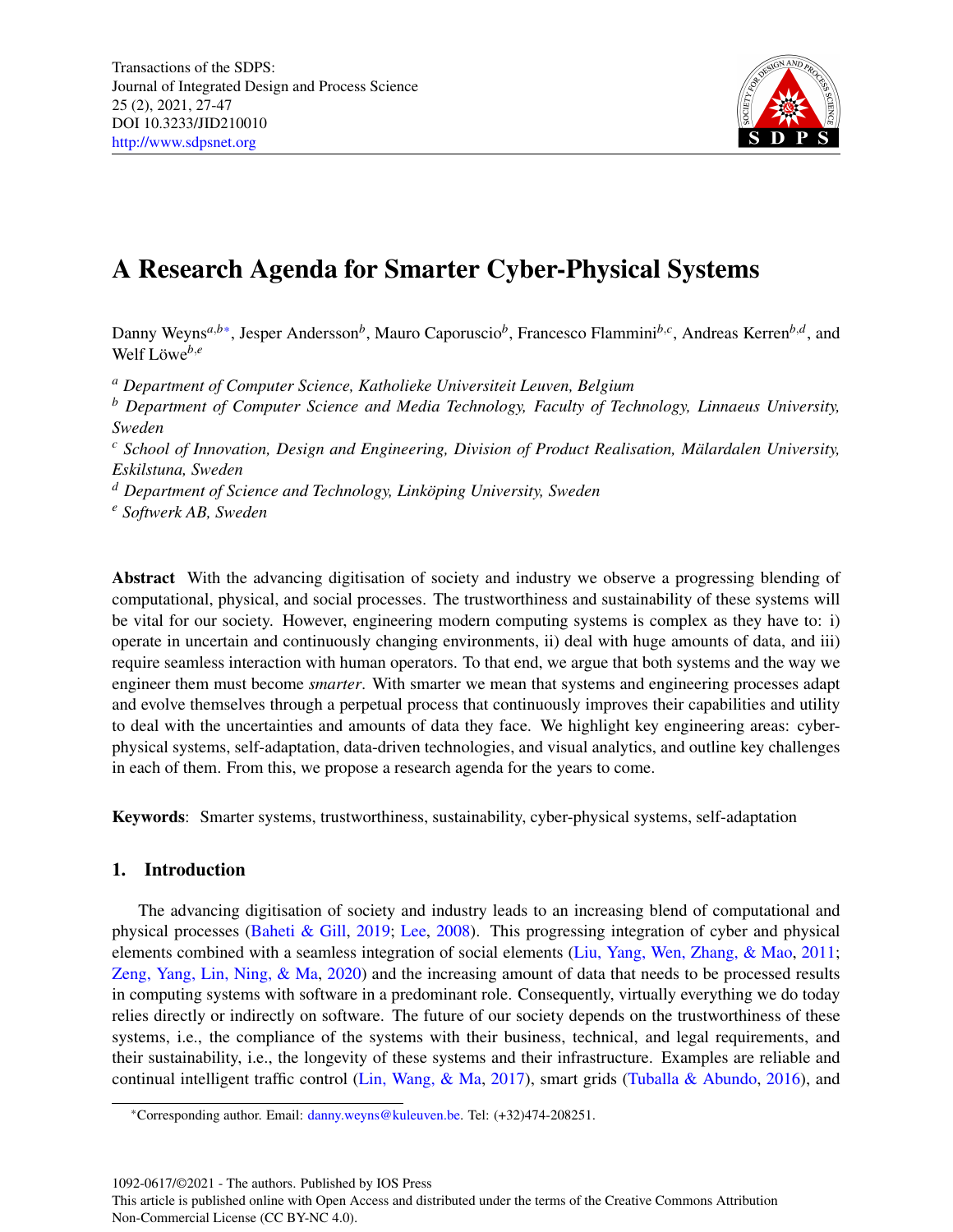manufacturing automation in Industry 4.0 [\(Zhou, Liu, & Zhou,](#page-19-2) [2015\)](#page-19-2). Since these systems operate in uncertain and continuously evolving environments, we argue that both the systems and the way we engineer them must become smarter. We define "smarter" as follows:

*Systems and engineering processes continuously adapt and evolve themselves from experience and stakeholder input through a perpetual process that continuously improves their capabilities and utility to deal with the uncertainties and new data they face throughout their lifetime.*

As such, smarter is a relative concept that expresses an increase of capabilities and utility of a system over its lifetime. These system enhancements are obtained by mitigating uncertainties and processing new data that the system encounters over time. Increasing capabilities can be measured by enhancements in the functional capacity and abilities of the system (i.e., the system can deal with tasks that it was not able to deal with before). Increasing utility can be measured by enhancements in the qualitative concerns of the system (i.e., the system can perform tasks more efficiently, reliably, etc.).

To tackle the challenges of systems that blend cyber, physical, and social elements, other researchers have argued for the need of smartness. We discuss a selection of relevant work. [Jazdi](#page-17-0) [\(2014\)](#page-17-0) highlights the need to equip Industry 4.0 systems with smart actuators, sensors, and telecommunication technologies, providing these systems access to the higher-level processes and services. [Bures et al.](#page-16-1) [\(2015\)](#page-16-1) emphasise that smartness of computing system enables them to deal with environment dynamics and uncertainty, cope with external threats, and optimise their behaviour to achieve the best possible outcome. The authors highlight that smartness is primarily implemented in software typically through cooperative behaviour, selfawareness, self-adaptation, and self-optimisation. [Yu and Xue](#page-19-3) [\(2016\)](#page-19-3) refer to smartness of the electricity grid as the integration of enabling information and communication technology with other advanced technologies that enable electric energy generation, transmission, distribution, and usage to be more efficient, effective, economical, and environmentally sustainable. [Koutsoukos et al.](#page-18-3) [\(2018\)](#page-18-3) investigate smart transportation systems using a modelling and simulation environment. Smartness in this context relates to the ability of the system to deal with attacker–defender behaviour, including vulnerability analysis to traffic signal tampering, resilient sensor selection for forecasting traffic flow, and resilient traffic signal control in the presence of denial-of-service attacks. Tavčar and Horváth [\(2019\)](#page-19-4) survey smart cyber-physical computing, distinguish four levels of smartness mapping to increasing challenging types of changes to be tackled by the systems. The article outlines a set of techniques to equip computing system with smartness, relying on reasoning, learning, adapting, and evolving capabilities. Finally, [Zeng et al.](#page-19-0) [\(2020\)](#page-19-0) emphasises the role of smart spaces in cyber-physical-social systems with typical applications such as smart home, smart transportation system, and smart medical service system. The authors highlight the importance of understanding user intentions as a critical aspect regarding smartness.

The need for smart systems is also underpinned by recent discussions within the international research community, see e.g., [Bures et al.](#page-16-2) [\(2018\)](#page-16-2); [CPSWeek](#page-17-1) [\(2021\)](#page-17-1), reflected in several surveys, see e.g., [Gunes et](#page-17-2) [al.](#page-17-2) [\(2014\)](#page-17-2); [Stankovic](#page-19-5) [\(2016\)](#page-19-5); [Zhou et al.](#page-19-2) [\(2015\)](#page-19-2), and recent funding programs, see e.g., [EU](#page-17-3) [\(2021b\)](#page-17-3); [NSF](#page-18-4) [\(2021\)](#page-18-4). The required shift relates to how the next-generation computing systems should be developed and what methods and techniques need to be brought together in order to achieve the required smartness while dealing with the complexity arising from the scale, connectivity, and inherent uncertainty of these systems. The inherent blend of cyber, physical and social components demands for novel engineering approaches as these systems present a combination of characteristics that existing modelling and development methods have difficulties addressing, including a widespread uncertainty and disruptions in a broad variety of changing contexts and continuous encounter with new situations, humans as integral elements, and the presence of large volumes of data that needs to be processed.

Our work complements these existing perspectives on smartness of systems by taking a more holistic perspective that integrates systems operation with the processes to engineer them. In particular, we intention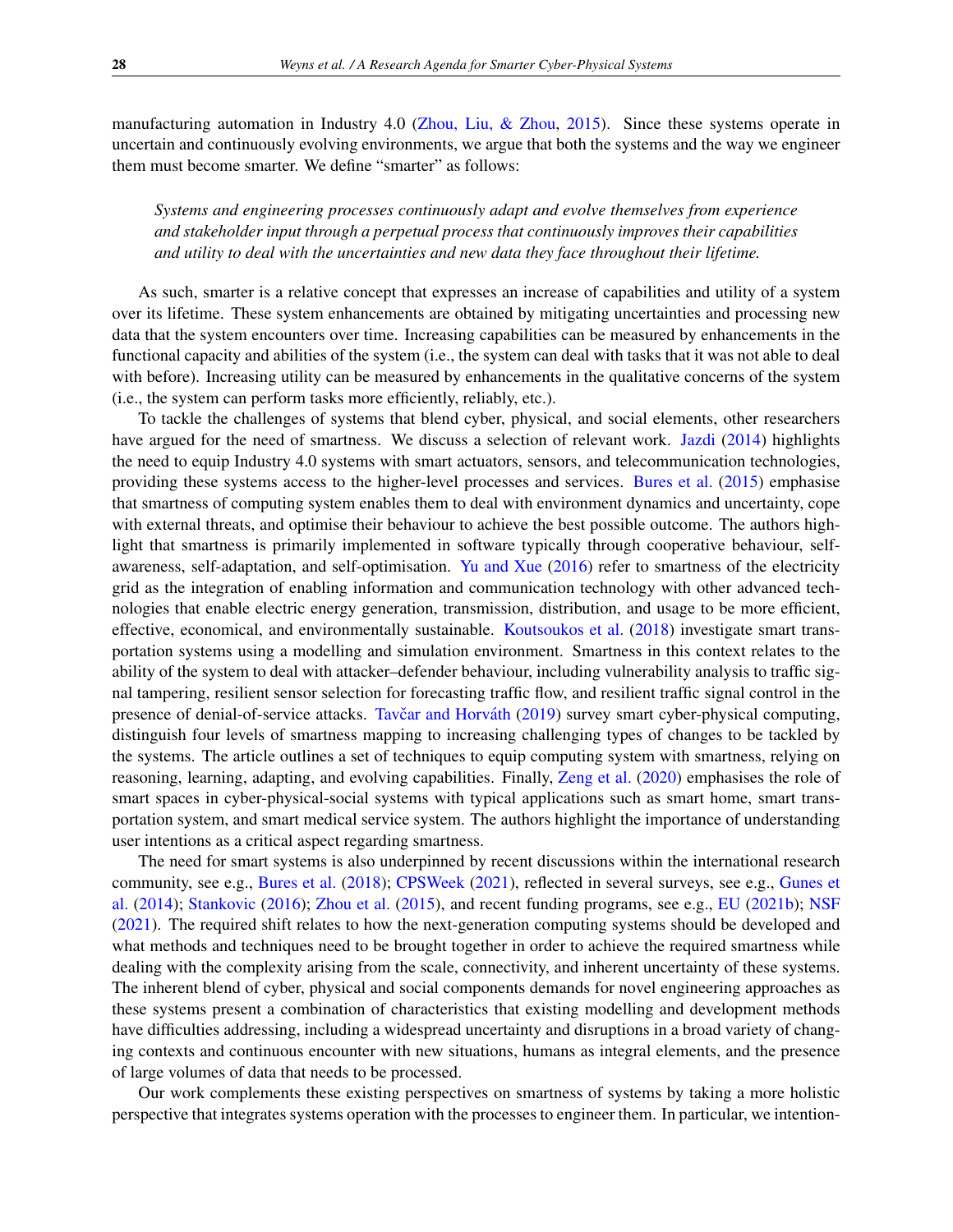ally use the term "smarter" underpinning that adaptation and evolution is an enduring process that concerns systems operation and the engineering processes, spanning from inception of systems to and throughout their operation in the real world. Key characteristics of smarter systems and processes are *adaptation* that refers to the ability of mitigating anticipated uncertainty in order to keep satisfying the goals [\(Esfahani &](#page-17-4) [Malek,](#page-17-4) [2013;](#page-17-4) [Mahdavi-Hezavehi, Avgeriou, & Weyns,](#page-18-5) [2017\)](#page-18-5), whereas *evolution* refers to the ability of accommodating unanticipated uncertainty in order to handle goal changes and novelty [\(Calinescu, Mirandola,](#page-16-3) [Perez-Palacin, & Weyns,](#page-16-3) [2020;](#page-16-3) [Weyns, Caporuscio, Vogel, & Kurti,](#page-19-6) [2015\)](#page-19-6).

Our perspective on smartness relies on the observation that modern computing systems are often feedbackdriven characterised by a tight coupling between software and physical elements, the presence of large volumes of data, and a seamless integration of humans in the loop [\(Selic,](#page-19-7) [2020;](#page-19-7) [Sztipanovits et al.,](#page-19-8) [2012;](#page-19-8) [Zeng et al.,](#page-19-0) [2020\)](#page-19-0). Since these systems face uncertainties that are difficult or even impossible to predict before deployment, engineers may not be able to obtain sufficient knowledge to make all design decisions before the system is deployed. Hence, some design decisions are postponed until after deployment, that are then enacted through continuous adaptation and evolution [\(Weyns,](#page-19-9) [2020\)](#page-19-9). In this view, system engineering and system operation get blended [\(Baresi & Ghezzi,](#page-16-4) [2010\)](#page-16-4). The ubiquity and scale of systems and the rapid integration with of data-intensive resources such as smart cameras introduce the need for handling previously unknown amounts of data. This requires novel advanced data driven technologies that enable smarter systems to learn from experiences and examples by exploiting data [\(Gandomi & Haider,](#page-17-5) [2015\)](#page-17-5). Smarter systems and their engineering processes rely on knowledge obtained from stakeholders to drive system adaptation and guide its evolution. This calls for advanced technologies for incorporating humans in the loop. Visual analytics [\(Thomas & Cook,](#page-19-10) [2005\)](#page-19-10) is the field that investigates ways to better comprehend large and complex data by combining the strengths of human and computational data processing, providing the means for comprehensible interaction between systems and stakeholders. The seamless integration of continuous adaptation and evolution supported by data driven technologies and visual analytics aims at mitigating the effects of uncertainty and providing means for satisfying stakeholder requirements in a trustworthy and sustainable manner across the lifetime of the system. This seamless integration is the basis of being smarter as posited in this paper.

The aim of this paper is to outline a research agenda for the engineering and operation of smarter systems. Our particular focus is on computing systems that blend cyber, physical, and social elements. Figure [1](#page-3-0) gives an overview of the approach we follow to devise this research agenda. We leverage on the state of the art in smart systems to define key objectives for smarter systems. Driven by these objectives we identify challenges in four key areas of smarter systems: cyber-physical systems that provide a set of basis challenges, and self-adaptation that targets uncertainties, data-driven technologies that target large amounts of data, and visual analytics that targets humans in the loop. With this analysis in hand, we outline a research agenda for smarter cyber-physical systems comprising three themes: assurances for unknowns, self-explainability, and smarter ecosystems.

It is important to highlight that we selected three key emerging demands for smarter systems based on the analysis of the state of the art (uncertainties, large amounts of data, and humans in the loop). For each of these demands we defined concrete challenges in corresponding domains (cyber-physical systems as a basis, self-adaptation, data-driven technologies, and visual analytics) resulting in three research themes (assurances for unknowns, self-explainability, and smarter ecosystems). As such, the research agenda takes a particular focus. Other complementary challenges exist, ranging from energy efficiency [\(Schmidt &](#page-18-6)  $\AA$ hlund, [2018\)](#page-18-6) up to para-functionalities such as empathy and emotions that are extensively studied in socialised robotics or embodied AI [\(Kephart et al.,](#page-17-6) [2019\)](#page-17-6).

This paper targets primarily researchers with an interest in smarter cyber-physical systems, although all stakeholders with an interest in the development and operation of smarter computing systems may find inspiration in the work presented in this paper. In Section [2,](#page-3-1) we start with outlining the key objectives of smarter systems both for systems and engineering processes. Driven by these objectives, we then highlight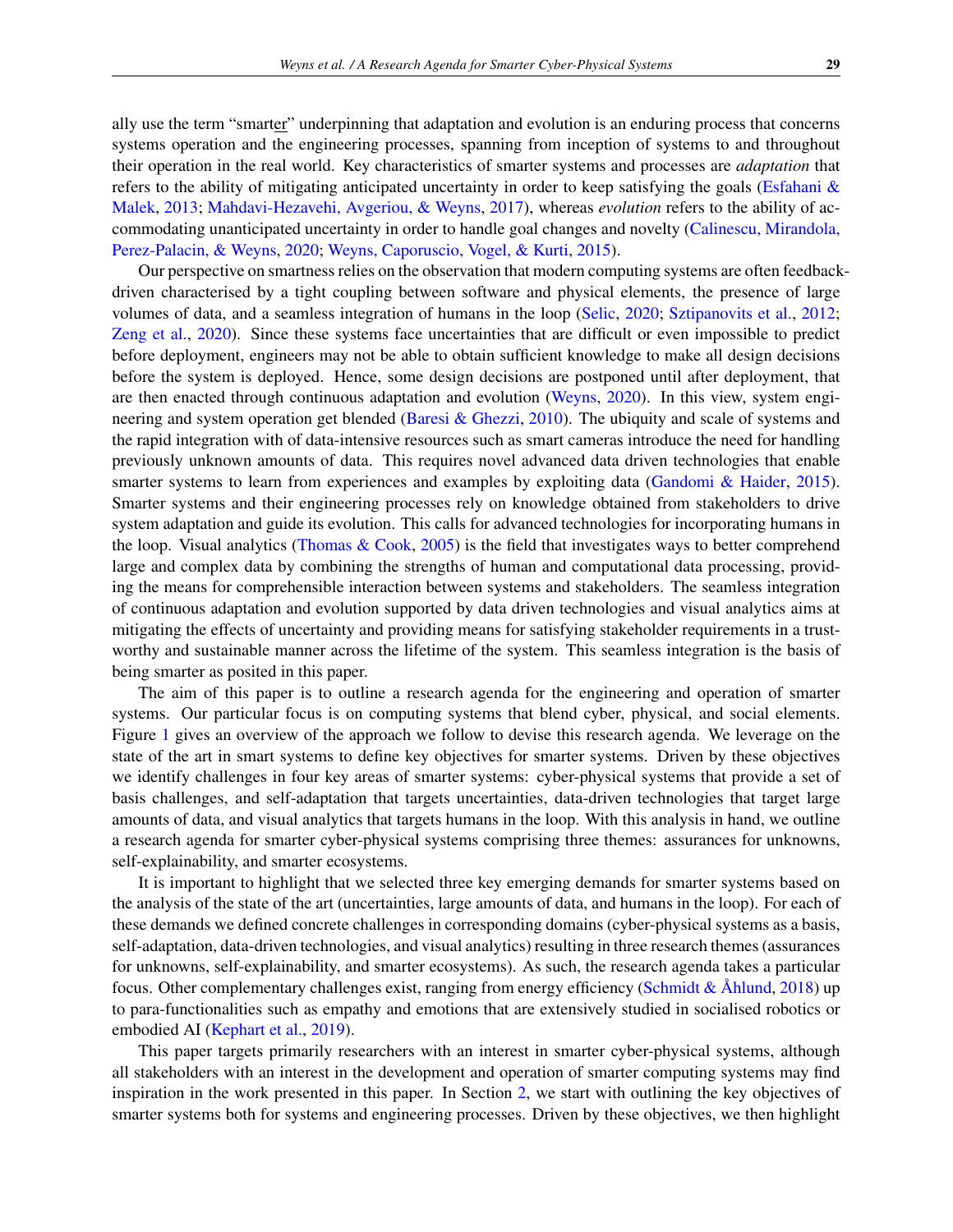<span id="page-3-0"></span>

**Fig. 1. From Objectives to Challenges to the Research Agenda**

four core areas that underlie the engineering and operation of smarter systems and highlight key challenges in each of them in Section [3.](#page-6-0) Section [4](#page-12-0) then brings together the pieces, outlining a research agenda to tackle the challenges. Finally, we wrap up and draw conclusions in Section [5.](#page-15-0)

## <span id="page-3-1"></span>2. Key Objectives for Smarter Systems

The key research objectives for smarter systems centre on two drivers that are broadly considered a as key for future computing systems that operate under uncertainty: trustworthiness and sustainability, see for instance [EU](#page-17-7) [\(2021a\)](#page-17-7). Trustworthiness refers to confidence of stakeholders in smarter systems and the compliance of systems with business, technical, and technological requirements, as well as legal obligations. [Gol Mohammadi](#page-17-8) [\(2019\)](#page-17-8) argues that trustworthiness is a key success factor in the acceptance and adoption of cyber-physical systems. Establishing trust requires methods that cover all phases of development and operation: requirements engineering, system design, reliable evaluation, run-time maintenance, and evidencebased assurance. We share this point of view in this work. Sustainability generally refers to the *endurance* of systems and processes. In particular, technical sustainability refers to "the longevity of information, systems, and infrastructure and their adequate evolution with changing surrounding conditions" [\(Becker et al.,](#page-16-5) [2015\)](#page-16-5). We share that view in this work. To achieve the drivers trustworthiness and sustainability, we look at smarter systems from two complementary angles: *system capabilities* and *engineering processes*.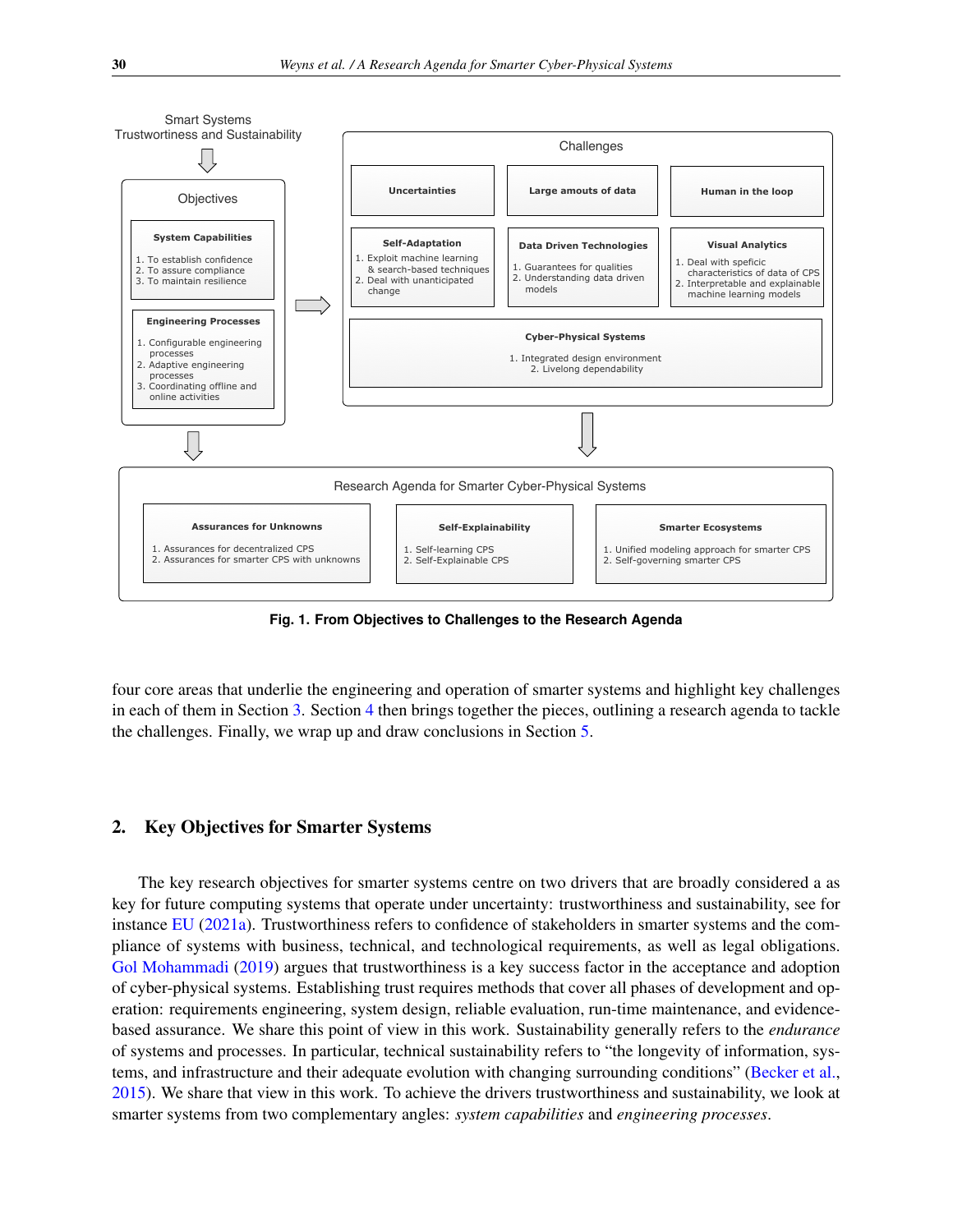## 2.1. System capabilities objectives

To ensure trustworthiness and sustainability, we distinguish three core capabilities of smarter systems, leveraging on the design principles proposed in [\(Gupta et al.,](#page-17-9) [2011;](#page-17-9) Tavčar & Horváth, [2019\)](#page-19-4): *confidence*, i.e., stakeholders are confident that the systems can be relied upon and will remain doing so over time; *compliance*, i.e., the systems behave according to specification throughout their lifetime; and *resilience*, i.e., the systems provide an acceptable quality of service also when facing instability and uncertainty inherent to ever-changing settings. Hence, the first key objective is to establish and maintain confidence, compliance, and resilience throughout the lifetime of smarter systems that operate under continuous change in stakeholders' goals, environments, and the systems themselves. In more detail:

- (1). To establish confidence: establishing confidence among the system' stakeholders requires the designers of smarter system to formulate and translate their concerns to system requirements and constraints. This raises several open questions: Can we build smarter systems that are trustworthy and sustainable by construction, and if not, how can we ensure trustworthiness and sustainability during operation? How can we make the traditional black-box analysis methods transparent for the analysts and other stakeholders? How can we trust and sustain a smarter system that is composed of a variety of heterogeneous components (sub-systems and stakeholders)?
- (2). To assure compliance: assuring that the behaviour of smarter systems stay within the business, technical, and legal constraints requires designers to formulate compliance requirements and techniques to assure them throughout the lifetime of systems. This raises open questions, such as: How to assure system compliance in an ever-changing and uncertain setting and how can we test and verify compliance requirements? How to employ data science and analytics techniques to provide guidelines and supporting strategies—well-justified in the collected data—to sustain the system in the long term?
- (3). To maintain resilience: maintaining an acceptable level of service of a operating smarter system in the face of changes and faults requires appropriate methods that span the full lifetime of a system. How can we build smarter systems that adjust themselves in an ever-changing and uncertain environment without losing trust, compliance and quality? How to integrate adaptation processes with evolution processes of smarter systems to satisfy short- and long-term stakeholder concerns in a continuously evolving operational context?

## 2.2. Engineering processes objectives

Ensuring trustworthiness and sustainability requires advanced engineering processes that span the lifetime of smarter systems, from development to operation and maintenance. Leveraging on insights proposed in [\(Andersson et al.,](#page-15-1) [2013;](#page-15-1) Tavčar & Horváth, [2019\)](#page-19-4), we argue that smarter systems require engineering processes that tightly integrate development time activities and runtime activities, uniting evolution and adaptation. This implies that a deployed smarter system is equipped with mechanisms to identify the need for change and coordinate with offline development support. Hence, the second key objective is to devise new principled engineering processes for smarter systems that seamlessly integrate engineering activities with system activities, spanning across the full system life-cycle. In more detail:

(1). Configurable engineering processes: smarter systems require configurable life-cycle processes with the necessary variability to be adapted and evolved as systems and operating conditions change. This raises open questions such as: What are the requirements of configurable engineering processes and how can they be defined? How can such processes be verified for completeness and correctness properties, and to what extent is this needed? What types of process models are suitable for smarter systems?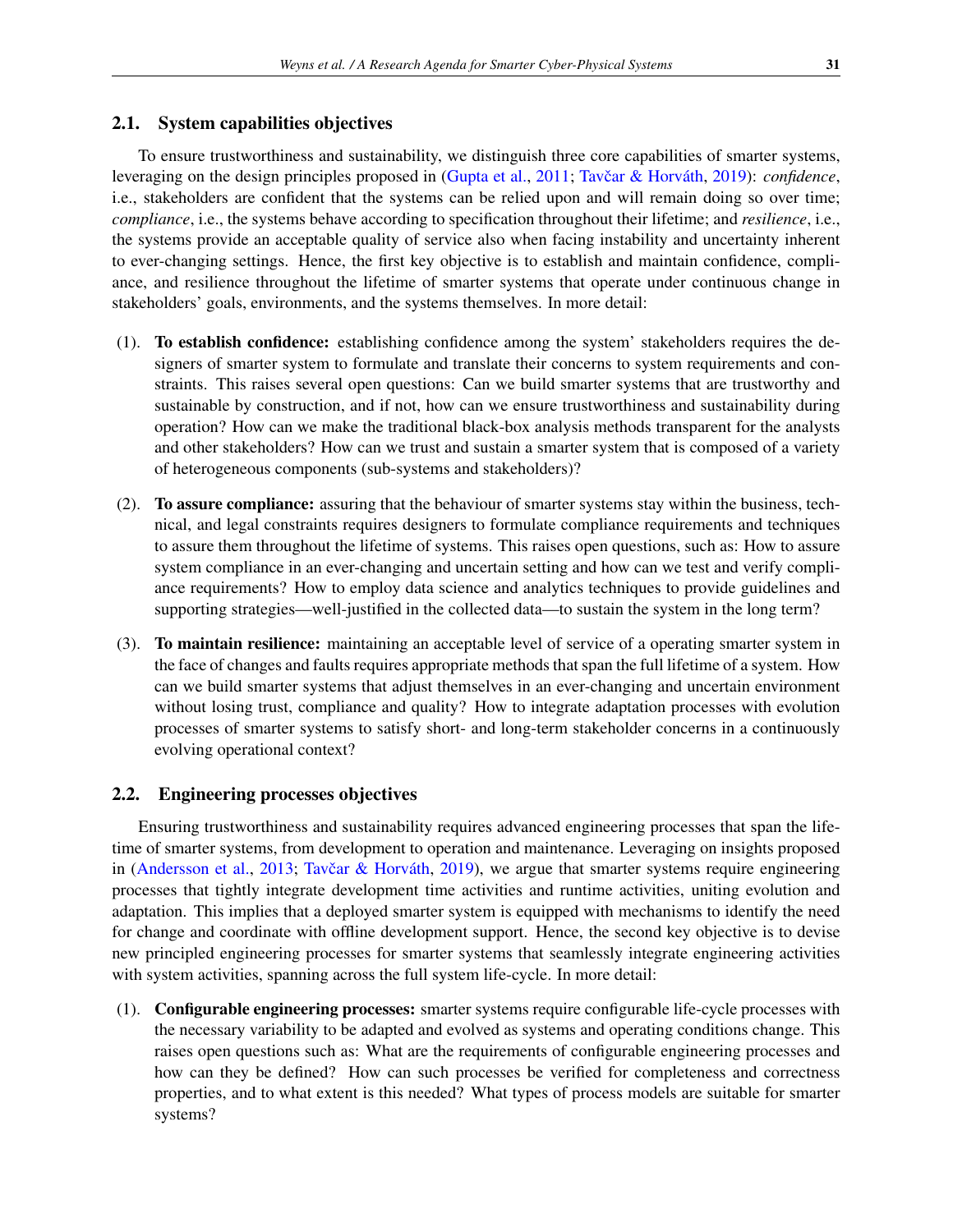- (2). Adaptive engineering processes: processes for engineering smart systems need to adapt and evolve in support of trustworthy and sustainable system adaptations and evolution. This raises open questions as: What type of offline and online mechanisms for engineering processes are required to perpetually support trustworthiness and sustainability of smarter systems? What are the triggers for dynamic reconfiguration of engineering processes? How to provide on the fly guarantees for completeness and correctness properties of processes?
- (3). Coordinating offline and online activities: seamless integration of evolution and adaptation requires the coordination of online (machine-driven, human-supported) and offline (human-driven, toolsupported) activities. This raises challenging questions such as: How may activities of running systems share data and knowledge with the offline activities? What role may simulation play in unifying offline and online activities? What type of abstractions and coordination mechanisms connect cyber, physical, and human elements, within and across development, adaptation, and evolution activities?

## 2.3. Illustrative industrial scenario

We illustrate how we may engineer new smarter systems using a scenario of a smart grid. Parts of the scenario are intentionally speculative and discuss future capabilities where research contributes new knowledge that drive the development of methods, techniques, and tools for engineering and operating smarter systems.

*Smart Grid.* The power grid comprises power providers (the generation side) and consumers (the consumption side) that are connected through transmission and distribution lines. The grid is operated by one or more control centres. Trends are pushing control closer to the equipment and adding capabilities to react autonomously to events, without human intervention. The power grid domain is going through a paradigm shift due to multi-fold challenges.

*Challenges*. On the power generation side, the rapid uptake of solar panels and other forms of local energy generation systems, energy production is no longer owned by the traditional large players alone. At the same time, there is an ecological (and political) drive to produce clean energy to curb the greenhouse gas emissions coming from the fossil-based energy sources. The clean energy production from renewable sources is intermittent and, hence, comes with uncertainty in both the amount of energy produced and the stability of the produced power in terms of magnitude, phase, and frequency. On the consumption side, the traditional bulk of industrial consumers are also shifting. A classic example is the energy consumed by the data centres, which is for instance slated to be 20% of the total energy consumption in the US. Similarly, millions of plug-in electric vehicles will emerge in the coming years that will disrupt the charging infrastructure demands. Rapid urbanisation in different parts of the world is generating a modified need for large commercial establishments and bulk residential consumer base. Importantly, the nature of the load in the setups mentioned above is mostly non-linear, stressing the regular operation of the grid. In order to meet the challenges, operators and grid owners have to find new solutions that are *trustworthy* and *sustainable*, i.e., ensure the compliance of the grid with its business, technical, and legal requirements, and its longevity regardless of the changing conditions it will face throughout its lifetime.

*A Smarter Grid*. The multitude of challenges requires a holistic solution that considers the power system as an entailed cyber-physical system. The resulting smarter grid offers interfaces for monitoring and operating the grid by software. A typical configuration combines smart meters and smart appliances on the consumption side and renewable energy resources and smart distribution equipment on the generation side. Evidently, the smarter grid needs to be operational 24/7. Any change action in the grid, from a simple adaptation of the running configuration up to an invasive upgrade of its functionality, needs to be applied life, without any downtime. As the smart grid needs to provide its services without interruption over a long period of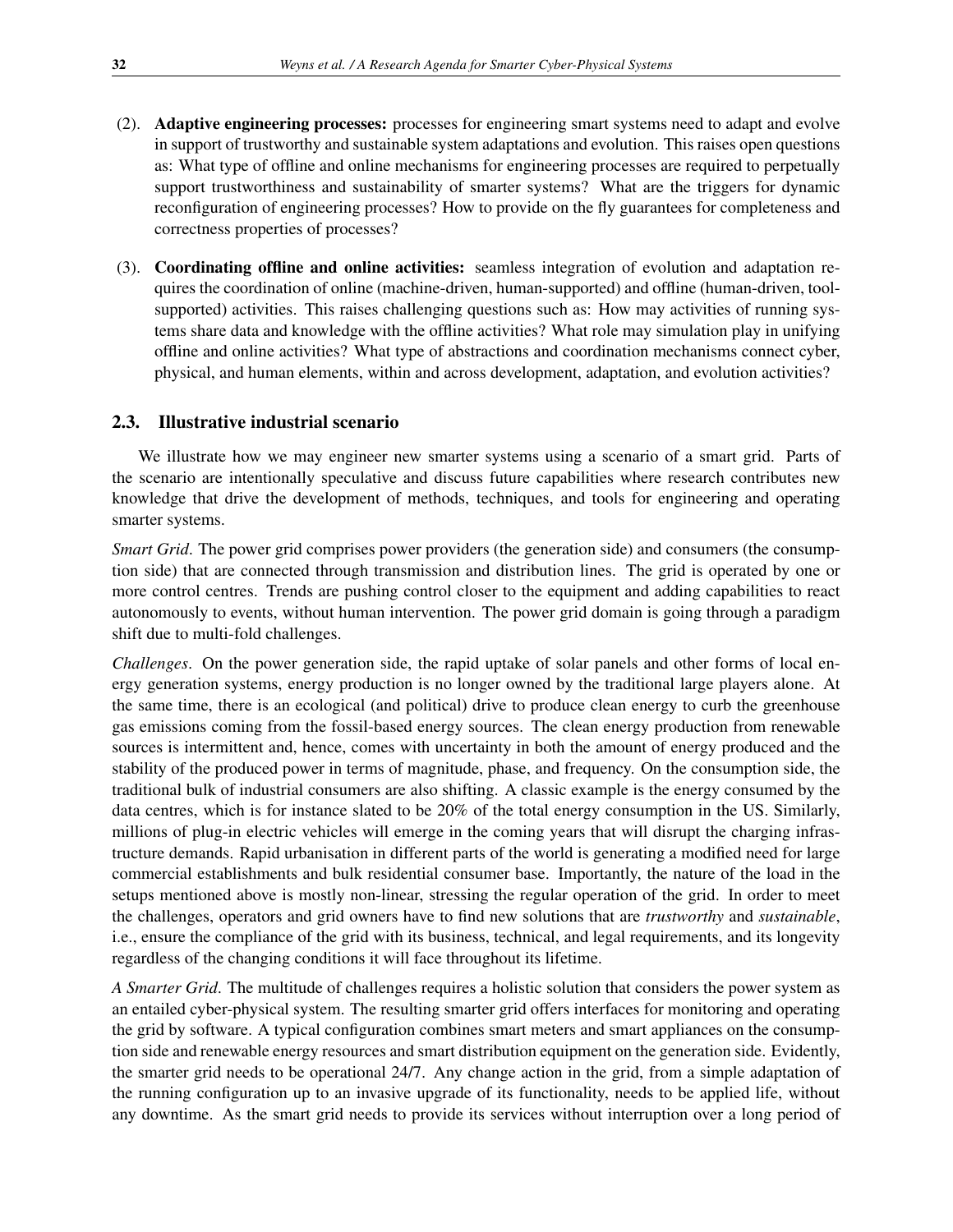time, change management necessarily becomes a perpetual process. Uncertainty is impacting smart grid design and operations. The complexity and decentralisation of the system make it difficult to comprehend. Uncertainty is caused by events that are impossible to anticipate in time, for example:

- (1). Blackouts caused by natural disasters or cascading human errors;
- (2). Intentional cyber-warfare attacks by hackers;
- (3). Unprecedented grid pollution due to unaccountable generation and load that fails to meet peak demand, leading to brownouts, and short interruptions.

One trend for grid services is shorter response times and planning horizons. Another trend is to use streams of real-time data in decision-making. Seamless operation of such services with minimal disruption and downtime calls for interdisciplinary research on autonomous adaptation and evolution to mitigate uncertainty. Health care, industries, charging stations, and many ancillary services rely on the electricity grid. *Establishing confidence* among these stakeholders and *assuring compliance* with their requirements is crucial for the trustworthiness and sustainability of the smarter grid. Such complex systems are not only vulnerable to potential faults, but also malicious attacks if the cyber-infrastructure is not maintained proactively. This calls for self-protection against cyber-threats that monitors and analyses the system to detect malicious behaviours, and plan and enact adaptations to protect the system and *maintain its resilience* at any time.

A smarter grid will not be completely autonomous and human operators and engineers will play an important role; i.e., the synergy between the operating system and its stakeholders will be crucial in making the grid smarter. The grid domain is subject to continuous change, with new technologies emerging virtually every day; consider for instance new emerging methods for large-scale energy storage. This calls for *configurable engineering processes* that seamlessly align their activities with the changing technologies and operating conditions the grid faces throughout its lifetime. *Adaptive engineering processes* enable dynamically adjustment of engineering activities to handle uncertainties caused by incidents as listed above and evolve the grid with new emerging technologies. Ensuring resilient operation of the grid requires *coordinating the activities* of engineers supported by tools with the activities of the operational grid. Support for bi-directional comprehensive communication between the system and stakeholders will therefor be crucial.

#### <span id="page-6-0"></span>3. Core Areas and Challenges

In this section, we summarise four core research areas that are central in the engineering of smarter systems: cyber-physical systems, self-adaptation, data driven technology, and visual analytics. Cyber-physical systems provide a basis for smarter systems. The other three areas target key emerging demands for smarter systems: self-adaptation targets uncertainties, data-driven technologies target large amounts of data, and visual analytics are key to humans in the loop. We highlight representative state of research in each of the four areas and outline key research challenges for each area. Then we explain how the four areas complement one another as a basis for a research agenda.

## 3.1. Cyber-physical systems

Cyber-Physical Systems (CPS) are engineered systems that are built from, and depend upon, the seamless integration of computational and physical components [\(Bures et al.,](#page-16-1) [2015;](#page-16-1) [Lee, Bagheri, & Kao,](#page-18-7) [2015\)](#page-18-7). Cyber-physical systems are becoming increasingly complex, critical, ubiquitous and pervasive. Research shows that the complexity is a result of three main factors [\(Banerjee et al.,](#page-16-6) [2012;](#page-16-6) [Sztipanovits et al.,](#page-19-8) [2012;](#page-19-8) Tavčar & Horváth, [2019;](#page-19-4) [Tokody, Papp, Iantovics, & Flammini,](#page-19-11) [2019\)](#page-19-11): (i) size of the software and of the whole system (system-of-systems) due to non-straightforward functional requirements to be fulfilled; (ii)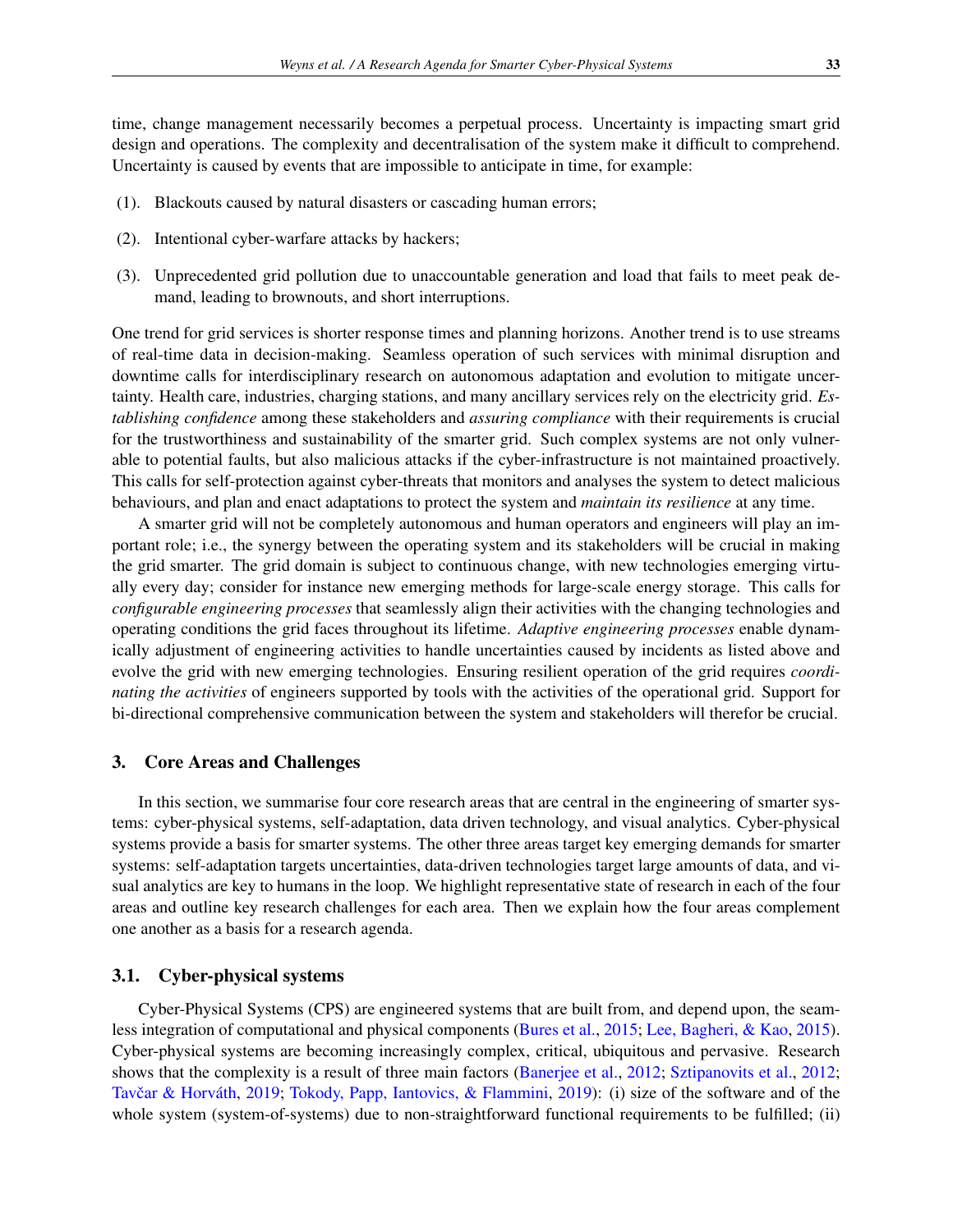hardware and software heterogeneity due to diverse embedded systems architectures, protocols, manufacturers and connection facilities, possibly including legacy devices; and (iii) distribution due to large networks of connected devices, including the Internet of Things (IoT), Industry 4.0, and domains with strict goals such as Intelligent Transportation Systems and e-health. These complexities raise challenges; we highlight two of the key challenges that are driven by the objectives of smarter systems.

A first challenge is to devise *integrated design environments* for Model Driven Engineering (MDE) of cyber-physical systems leveraging on standard high-level languages like the Unified Modelling Language (UML) and the Systems Modelling Language (SysML) [\(D'Angelo, Napolitano, & Caporuscio,](#page-17-10) [2018\)](#page-17-10). A crucial advanced feature of an integrated design environment for smarter cyber-physical systems will be the ability to handle the heterogeneity that arises from compositional arrangements of analogue and digital hardware, control and application software and middleware, and coded and run-time obtained cyberware. Furthermore, multi-paradigm modelling —including multiple levels of abstraction, multi-formalism modelling, and meta-modelling [\(Ciccozzi, Tichy, Vangheluwe, & Weyns,](#page-17-11) [2019;](#page-17-11) [Fitz, Theiler, & Smarsly,](#page-17-12) [2019\)](#page-17-12)— with domain specific languages and appropriate model-to-model transformations would enable a set of automated analysis supporting cyber-physical system assessment and certification against international security and safety standards [\(Flammini, Marrone, Nardone, Caporuscio, & D'Angelo,](#page-17-13) [2020\)](#page-17-13), e.g., ISO/IEC 15408, IEC 61508. Tackling the first challenge will contribute to the trustworthiness and sustainability of smarter cyber-physical systems by establishing confidence among stakeholders and ensuring compliance of cyberphysical systems with their requirements, and support configurable and adaptive engineering processes.

A second challenge is providing the necessary levels of *livelong dependability* in the face of uncertainty, including reliability, security and performance of CPS [\(Bennaceur et al.,](#page-16-7) [2019;](#page-16-7) [Pagliari, Mirandola, & Tru](#page-18-8)[biani,](#page-18-8) [2020;](#page-18-8) [Ratasich et al.,](#page-18-9) [2019\)](#page-18-9). Cyber-physical systems often operate for many years during which these systems are exposed to vulnerabilities unknown at development time. Software upgrades are not straightforward in cyber-physical systems due to potential dependability implications, e.g., constraints of safety certification. Hence, securing critical and non-critical functionality needs to be distinguished. Besides cyber-security, dependability issues need to be addressed, such as protocol incompatibilities between heterogeneous devices manufactured by diverse vendors. Understanding and mitigating such causes is crucial for cyber-physical systems [\(Caporuscio, Flammini, Khakpour, Singh, & Thornadtsson,](#page-16-8) [2020\)](#page-16-8). Featuring higher levels of autonomy and intelligent behaviour can fuel advanced prediction realising "proactive dependability." New paradigms like "digital twins" support real-time prediction of problems through run-time "what if" simulations [\(Tao, Qi, Wang, & Nee,](#page-19-12) [2019\)](#page-19-12). Tackling the second challenge will contribute to the trustworthiness and sustainability of smarter cyber-physical systems through the resilience of the systems in face of changes and the coordination of offline and online activities to achieve a seamless integration of evolution and adaptation.

## 3.2. Self-adaptation

In 2003, IBM released a manifesto referring to "a looming software complexity crisis" that was caused by the increasing complexity of installing, configuring, tuning, and maintaining computing systems [\(IBM,](#page-17-14) [2003;](#page-17-14) [Kephart & Chess,](#page-17-15) [2003\)](#page-17-15). This led to the notion of "self-adaptation," i.e., systems that can adapt themselves autonomously or with minimal human intervention. The motivation for self-adaptation is dual; on the one hand it offers a means to free system administrators from the details of managing computing systems that run 24/7; on the other hand it enables systems to deal with uncertainties that were difficult to foresee before deployment [\(Weyns,](#page-19-9) [2020\)](#page-19-9). A common approach to realise self-adaptation is by means of an external feedback loop that realises four basic functions: Monitor, Analyse, Plan, and Execute. These functions share Knowledge, hence, the model is often referred to as MAPE-K. Researchers have argued for an architecture perspective on engineering self-adaptive software systems [\(Garlan, Cheng, Huang, Schmerl, & Steenkiste,](#page-17-16) [2004;](#page-17-16) [Kramer & Magee,](#page-18-10) [2007\)](#page-18-10), providing generality of concepts and an appropriate level of abstraction to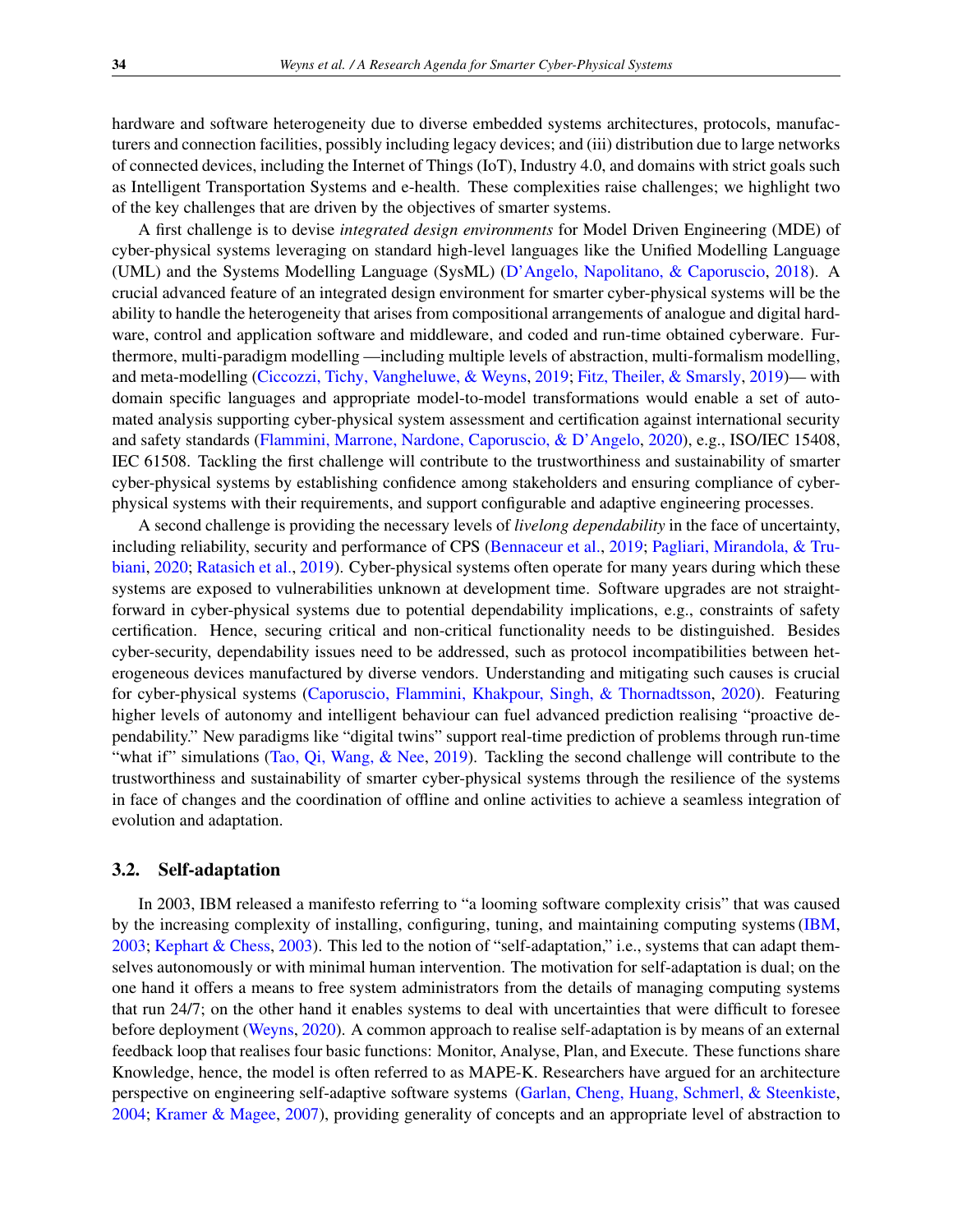define self-adaptive systems and to reason about adaptation at runtime. [Blair, Bencomo, and France](#page-16-9) [\(2009\)](#page-16-9) emphasise the role of software models at runtime as an extension of model driven engineering techniques to the runtime context. Runtime models provide abstractions of the system and its goals serving as a driver and enabler for automatic reasoning about system adaptations during operation. A recent analysis concludes that the area is currently in the phases of internal and external enhancement and exploration [\(Weyns,](#page-19-13) [2019\)](#page-19-13). This implies that research is consolidating by showing initial evidence of its value, but industrial validation is needed. We highlight two open challenges in this area that are driven by the objectives of smarter systems.

A first important challenge is *exploiting machine learning and search-based techniques.* that can play a central role in virtually every stage of adaptation, from processing large amounts of data, performing smart analysis and machine-man co-decision making, to coordinating adaptations in large-scale decentralised settings [\(Gheibi, Weyns, & Quin,](#page-17-17) [2021\)](#page-17-17). First results in this direction have been already been presented, see for instance [Cheng, Ramirez, and McKinley](#page-16-10) [\(2013\)](#page-16-10); [Van Der Donckt, Weyns, Quin, Van Der Donckt, and](#page-19-14) [Michiels](#page-19-14) [\(2020\)](#page-19-14). Smarter systems inherently will require techniques that are efficient as they need to be applied at runtime. Tackling the first challenge will primarily contribute to trustworthiness of smarter systems by assuring their compliance with stakeholder requirements and maintaining resilience of the operating system during system adaptation.

A second challenge is dealing with *unanticipated change*, a challenging characteristic of smarter systems. An intriguing question is to what extent software can handle conditions that were not anticipated when developed. One perspective on tackling this problem is to seamlessly integrate self-adaptation, i.e., machine-driven adaptation to deal with known unknowns, with evolution, i.e., the human-driven updates to deal with unknown unknowns, which goes back to the vision proposed in the seminal work of [Oreizy et](#page-18-11) [al.](#page-18-11) [\(1999\)](#page-18-11). ActivFORMS is one approach in this direction [\(Weyns & Iftikhar,](#page-19-15) [2019\)](#page-19-15). Another perspective would be to conceive a system as a dynamic composition of learning processes, and enhance the system then with self-learning capabilities. [Calinescu et al.](#page-16-3) [\(2020\)](#page-16-3) present an interesting survey on the perception of the research community on handling unanticipated changes. Tackling the second challenge will be pivotal to a seamless integration of online machine-driven activities with offline human-driven activities, contributing to the trustworthiness and sustainability of smarter systems.

#### 3.3. Data driven technologies

The ubiquity of environment interaction, computing, communication, and storage technologies provides access to previously unknown amounts of data. The objective of data driven technologies is to learn from experiences and examples by exploiting data. To that end, these technologies transform data into information into actionable knowledge (value) while managing challenging quantities (volume, velocity) and qualities (variety, veracity, validity) of data [\(Gandomi & Haider,](#page-17-5) [2015\)](#page-17-5). Dealing with data quantity and quality relies on technologies such as parallel and real-time computing and compiler technologies (including meta-modelling, interpreting, and composition of heterogeneous data sources), while transforming data into actionable knowledge relies on technologies such as data-mining, machine learning, simulations, and context-awareness (Kessler & Löwe, [2012;](#page-18-12) Österlund & Löwe, [2018\)](#page-18-13). We highlight two challenges on data driven technologies connected to the objectives of smarter systems.

The first challenge is to ensure *guarantees for properties* of systems that rely on data driven models throughout their lifetime. Data driven applications often outperform traditional ones in performance and accuracy on average. While this is good enough for many scenarios, some others need stricter guarantees even in the corner cases. For instance, a real-time control applications must guarantee a response before the deadline that is set by physical timing constraints; the control output signals must guarantee the stability of the controlled system for all observed input etc. This is difficult if the transfer function is complex, e.g., as a result of deep learning with several thousands of parameters. Verified AI [\(Seshia & Sadigh,](#page-19-16) [2016\)](#page-19-16) aims to validate and guarantee system capabilities for all input, even in the corner cases. Moreover, when a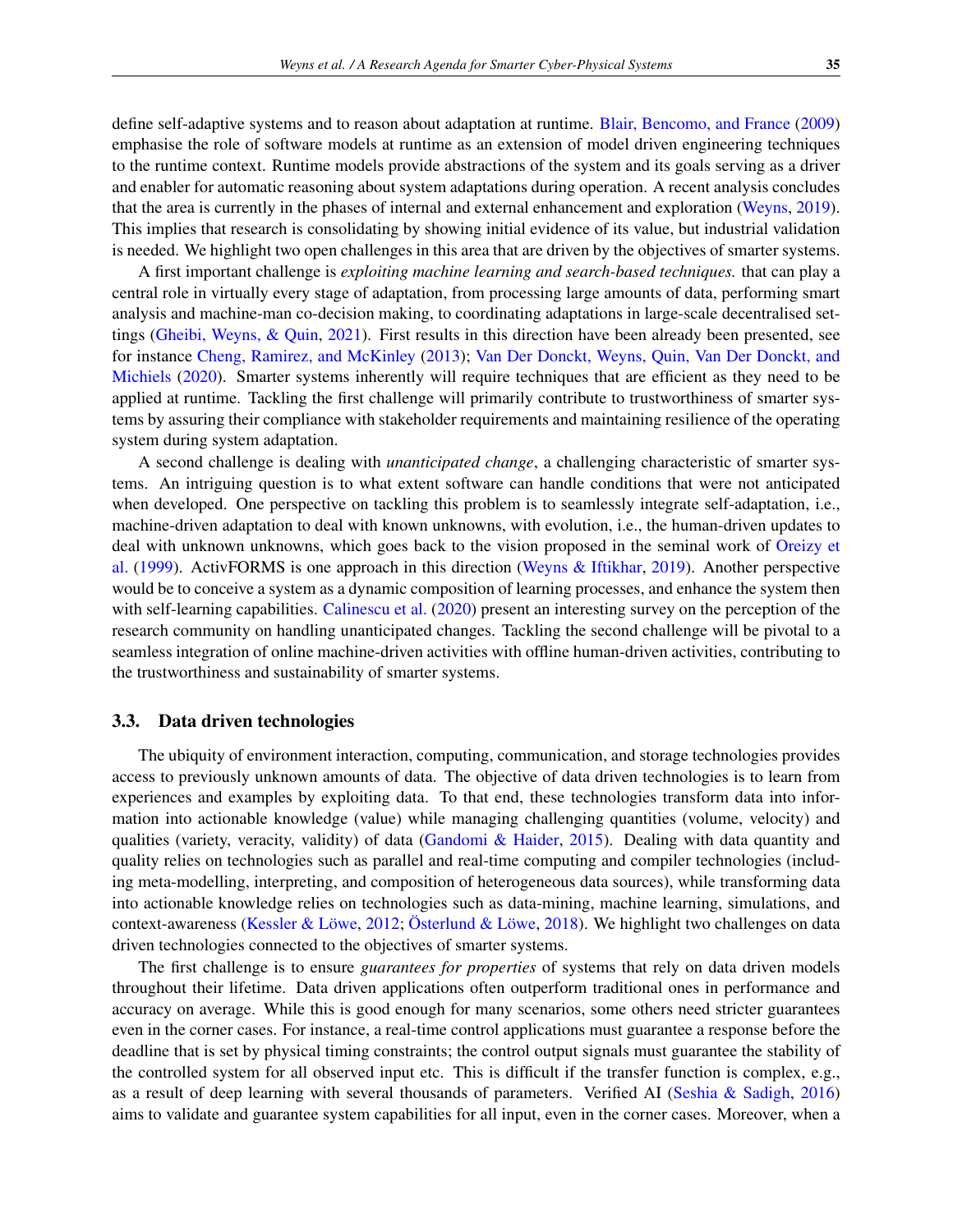continuous learning loop adapts the application based on new data, it is difficult to maintain and guarantee the capabilities of the application. Again, this applies to the functional correctness of the system and also to non-functional properties such as response time, security, and safety. The ability to ensure guarantees for functional and non-functional properties supports compliance of smarter systems with their requirements and maintain their resilience during operation, contributing to trustworthiness. The ability to maintain the guarantees over time makes smarter systems more sustainable.

The second challenge is to provide methods and techniques for *understanding data driven models* to support data driven applications and to transfer knowledge to other settings. It is related to the former but centred more around the human users and system engineers. Nowadays, it is textbook knowledge that the power of data-driven approaches is inversely proportional to their interpretability, cf. [James, Witten, Hastie,](#page-17-18) [and Tibshirani](#page-17-18) [\(2014\)](#page-17-18). For instance, a linear regression model in one variable is less powerful and accurate, but easier to understand and to interpret, than a deep learning model in hundreds of variables with dozens of layers and thousands of parameters. Therefore, Explainable Artificial Intelligence (XAI) (Došilović, Brčić, & Hlupić, [2018;](#page-17-19) [Gunning & Aha,](#page-17-20) [2019;](#page-17-20) [Turek,](#page-19-17) [2016\)](#page-19-17) aims at making even the accurate data-driven models understandable, interpretable, and trustable. More specifically, it "produces more explainable models, while maintaining a high level of learning performance (prediction accuracy), and enables human users to understand, appropriately trust, and effectively manage the emerging generation of artificially intelligent partners." This would also allow to generate repeatable actionable engineering knowledge (human intelligence) that can be transferred to new application cases and areas. Tackling this second challenge will be pivotal in coordinating the runtime activities of system adaptation with the human engineering activities for evolving smarter systems. This contributes to the sustainability of smarter systems.

#### 3.4. Visual analytics

Visual analytics, which is defined as "the science of analytical reasoning facilitated by interactive visual interfaces" [\(Thomas & Cook,](#page-19-10) [2005\)](#page-19-10), investigates ways to better comprehend large and complex data by combining the strengths of human and computational data processing. Visual analytics plays a crucial role in achieving a seamless integration of continuous adaptation and evolution that is required to mitigate uncertainty and ensuring stakeholder requirements in a trustworthy and sustainable manner across the lifetime of the system. The field of visualisation can be subdivided into two main sub-fields. On the one hand, scientific visualisation that focuses on visualising 3-dimensional data and temporal processes; here the spatial aspects of the data are crucial to correctly reflect the positions of the visualised real-world objects. On the other hand, information visualisation that focuses on abstract data (e.g., multidimensional or network data) and its visualisation through a visual mapping process. The resulting interactive visual representation should represent the abstract input data and support sense-making of the data, regardless of the many different data types, such as plain text, spatial, temporal and network data [\(Kerren & Schreiber,](#page-18-14) [2012\)](#page-18-14). Besides visualisation, human visual perception and cognition are key areas of visual analytics that are naturally human-centred. They investigate the effects that user interfaces have on the analytics process' results, that is, to what degree the interface supports the user in successfully completing the analysis goal at hand. We highlight two key challenges of visual analytics in the following.

A first challenge is to *deal with specific characteristics of data of cyber-physical systems*, such as uncertainty in the data, the sheer size and complexity of real-world data in this context, and the open-endedness of these systems. These issues in combination with temporal aspects (e.g., introduced by streaming data) put high demands on visual analytics solutions but will be pivotal in the design and application of engineering processes for perpetual adaptation and evolution as required in smarter systems. Visualisation systems for analysing large-scale online social media text data are excellent showcases for addressing this specific challenge [\(Kucher, Paradis, Sahlgren, & Kerren,](#page-18-15) [2017\)](#page-18-15). Tackling this first challenge contributes to configurable and adaptive life-cycle processes for smarter systems, enhancing the sustainability of smarter systems.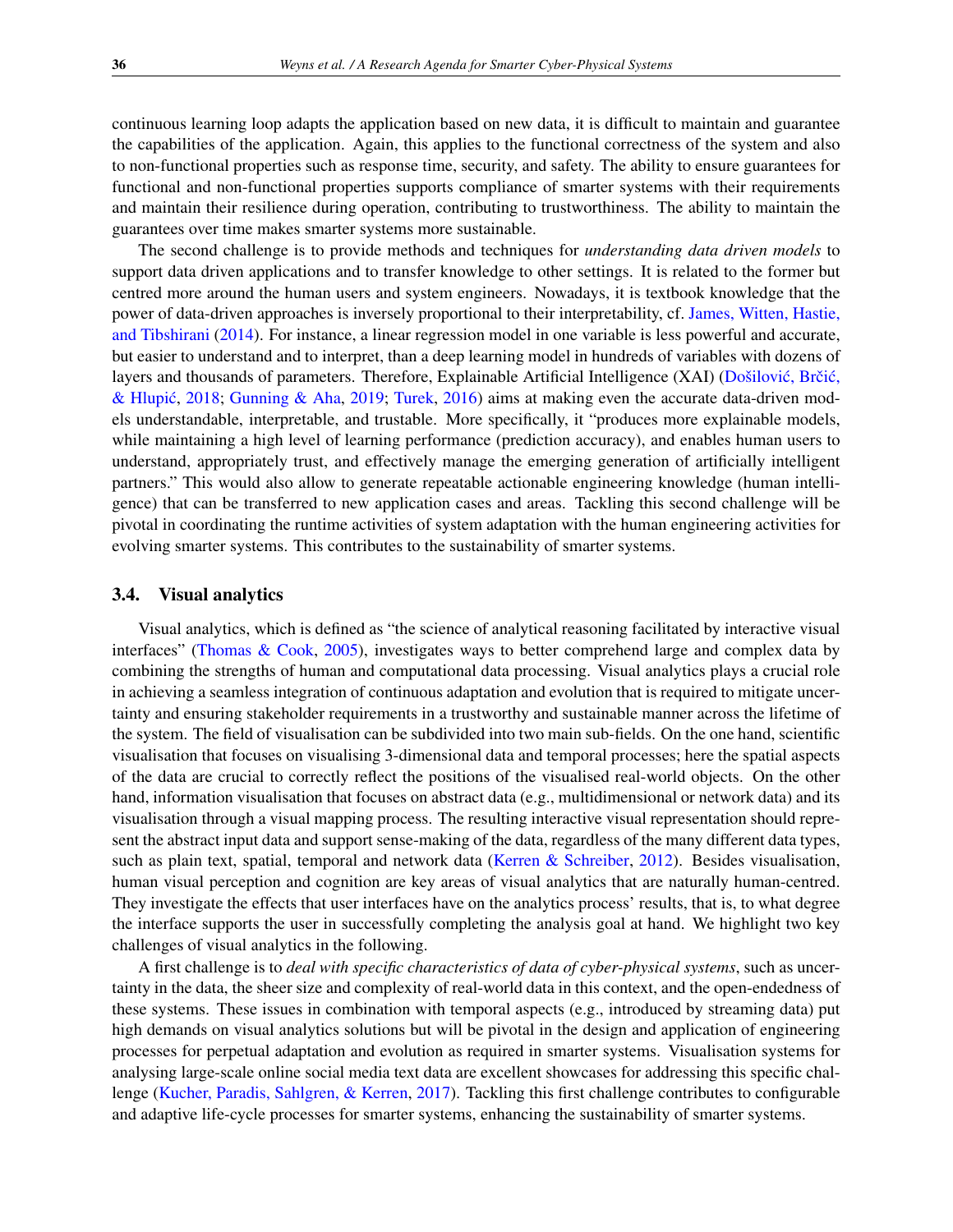The second challenge is to ensure *interpretable and explainable machine learning models* with the help of interactive visualisation [\(Liu, Wang, Liu, & Zhu,](#page-18-16) [2017;](#page-18-16) [Sacha et al.,](#page-18-17) [2017\)](#page-18-17) (cf. explainable AI above). Visual analytics tools for machine learning will contribute to increase the interpretability, explainability, and trust into such methods [\(Chatzimparmpas et al.,](#page-16-11) [2020\)](#page-16-11). An example is the t-viSNE approach for interactive assessment and interpretation of t-SNE projections [\(Chatzimparmpas, Martins, & Kerren,](#page-16-12) [2020\)](#page-16-12). Tackling the second challenge will support smarter systems to communicate experiences in an understandable manner to engineers, users, and other stakeholders, where visual analytics can play a key role in achieving this goal. Tackling this second challenge will be pivotal in the seamless integration of evolution and adaptation activities, contributing both to the trustworthiness and sustainability of smarter systems.

## 3.5. Synergies between core areas

As explained, we have selected cyber-physical systems, self-adaptation, data driven technology, and visual analytics as core areas for future research on smarter systems. The choice for these areas is motivated by their mapping to key characteristics and demands of smarter systems. Yet, we acknowledge that this choice implies a particular viewpoint on the research challenges for smarter systems. Our aim is not to be exclusive; other viewpoints can be defined starting from different angles that would provide complementary challenges. In this section, we outline principle connections between cyber-physical systems, self-adaptation, data driven technology, and visual analytics that lead to synergies for creating smarter systems. Our aim is not to be exhaustive, but rather to highlight examples that illustrate (some of) these synergies.

CPS and data driven technologies. Model-based simulations of cyber-physical systems can create huge amounts of labelled data at low costs. Such data can be pivotal for employing more advanced learning technologies, such as deep learning. More precisely, simulations can be conducted under controlled conditions (the ground truth labelling) to generate observations. Deep learning can then map these and similar realworld observations to the similar root cause conditions. For example, in the Smart Grid scenario, faults can be injected at different segments of the power lines and the corresponding simulated time series observations at all sensors can be captured. This generates a massive amount of data sufficient for training a deep learning model for the inverse mapping, i.e., mapping sensor observations to fault locations.<sup>[1](#page-10-0)</sup>

Visual analytics for data driven technologies. A challenge with machine learning is that approaches with higher predictive power, such as deep learning, provide less human-understandable explanations for the underlying phenomena and vice versa. Also, finding the right setup of predictors and hyper-parameters needs human insights. Visual analytics allows creating human insights in complex (technical) phenomena that are connected with huge data sets. This is a way to improve the understandability of and, hence, establishing trust for stakeholders in (deep) learning models and reducing the engineering effort for developing and training data driven models.

Self-adaptation for data driven technologies. Hyper-parameter optimisation and feature engineering in machine learning are mainly human efforts today. They are partially supported by automated approaches, such as systematic optimisation (and even a self-application of machine learning). There exists, however, also an opportunity to generally understand these processes as self-adaptation, where machine learning is the managed system for which hyper-parameters and features need to be selected and self-adapted, based on observations such as amount and kinds of data available, current loss, etc.

<span id="page-10-0"></span><sup>1</sup>For an example, see the Linnaeus University Centre for Data Intensive Sciences and Applications: https://lnu.se/forskning/sokforskning/linnaeus-university-centre-for-data-intensive-sciences-and-applications/saddprojekt/ground-fault-location/.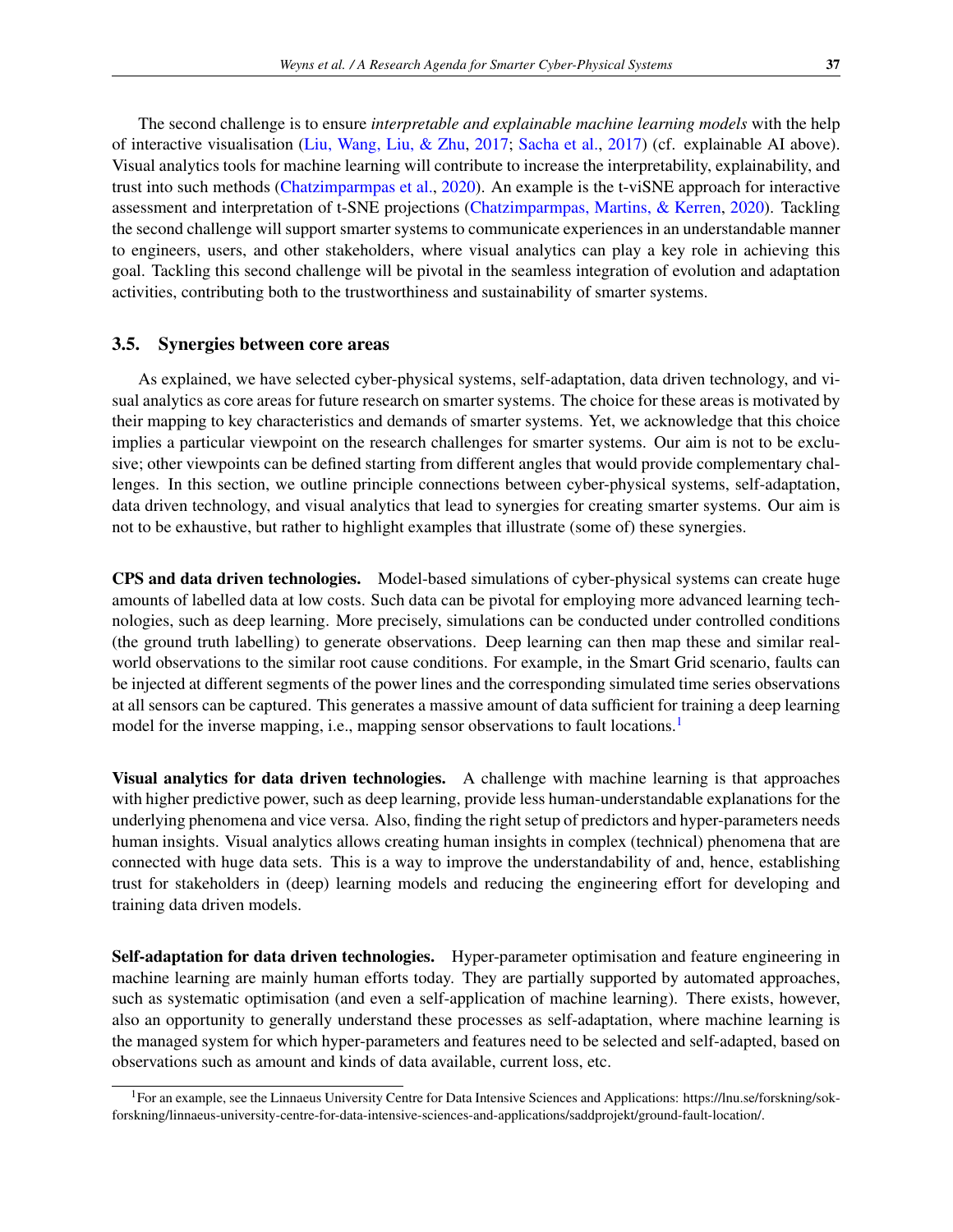Data driven technology for self-adaptation. Self-adaptation maps monitored observations to change actions that, in turn, can later be observed being successful to some degree. Central to this perpetual loop is the creation of knowledge that is used by the self-adaptation feedback loop to reason. The natural way of automatically creating knowledge from observations is machine learning, i.e., presumably successful actions as a reaction on yet unseen observations can be trained using supervised and feedback learning. Delegating knowledge acquisition and pre-processing of large amounts of data for self-adaptation to data-driven technologies will be key in data-intensive domains as we envision in smarter systems.

Data driven discovery for CPS. The integration of cyber and physical components complicates the design of systems that demand high utility – i.e., performance, safety, security, sustainability (i.e., near-zero power consumption), scalability, usability. Data driven technology can play a key role in inferring cyber-physical system models from data. Models (usually expressed in terms of laws and equations) facilitate the understanding of complex phenomena and allow for systems analysis and predictions. However, explicit modelling of cyber-physical systems may suffer from their intrinsic complexity arising from the combination and interaction of cyber and physical components. Data-driven technologies can facilitate the data-to-discovery process of implicit cyber-physical system Models. Specifically, employing Data-driven technologies allow for learning and inferring implicit models from the observation of raw data. These technologies have the advantage of (i) testing correlations between different variables and observations, and (ii) learning unforeseen patterns in system behaviours.

Data driven analysis for CPS. Data driven technologies also provide the means for inferring quality properties from cyber-physical system models and runtime data. Analysing, assessing, and preserving quality goals is a key concern of cyber-physical systems. To that end, cyber-physical system models (implicit or explicit) can be fed with data monitored from the cyber-physical system constituents and then used for assessing the level of actual quality, as well as for forecasting the future one. When deviations to the expected behaviour are detected/forecasted, the system may be adapted in order to preserve the quality goals – e.g., performance, safety, security, sustainability. Hence, analysis must be performed on-line to continuously assess the current behaviour in a timely and efficient manner. It is well known that the computational complexity of model-based analysis techniques is one of the key challenges in system verification. To that end, data driven technologies, such as for instance search-based techniques, reinforcement learning, and neural networks, enable online model-based prediction and estimation.

Process mining for CPS with data driven technologies and Self-adaptation. Process Mining couples data science with process science, offering a valuable alternative to detect and predict faults or anomalies in cyber-physical systems. Starting from event data, process mining has three intended uses: (1) process discovery, where new process models can be discovered; (2) conformance check, where one or more existing process models can be replayed to verify the conformance of the behaviour of the application with the considered process models; (3) enhancement, where data can be replayed on the models to perform performance and dependability analyses. When mining (discovering) a process model, different perspectives may be captured. One is the control-flow perspective, where the ordering of activities is found and recurrent patterns are captured by a model. Applied to cyber-physical system resilience, process mining can support anomaly detection from event data coming from the edge, based on process discovery from available data. After a model is retrieved, additional data is collected and each trace of related activities in the data is replayed on the model. If differences are detected a fitness parameter is determined to compare it with a specified threshold. Based on an assessment the cyber physical system may then be classified as misbehaving.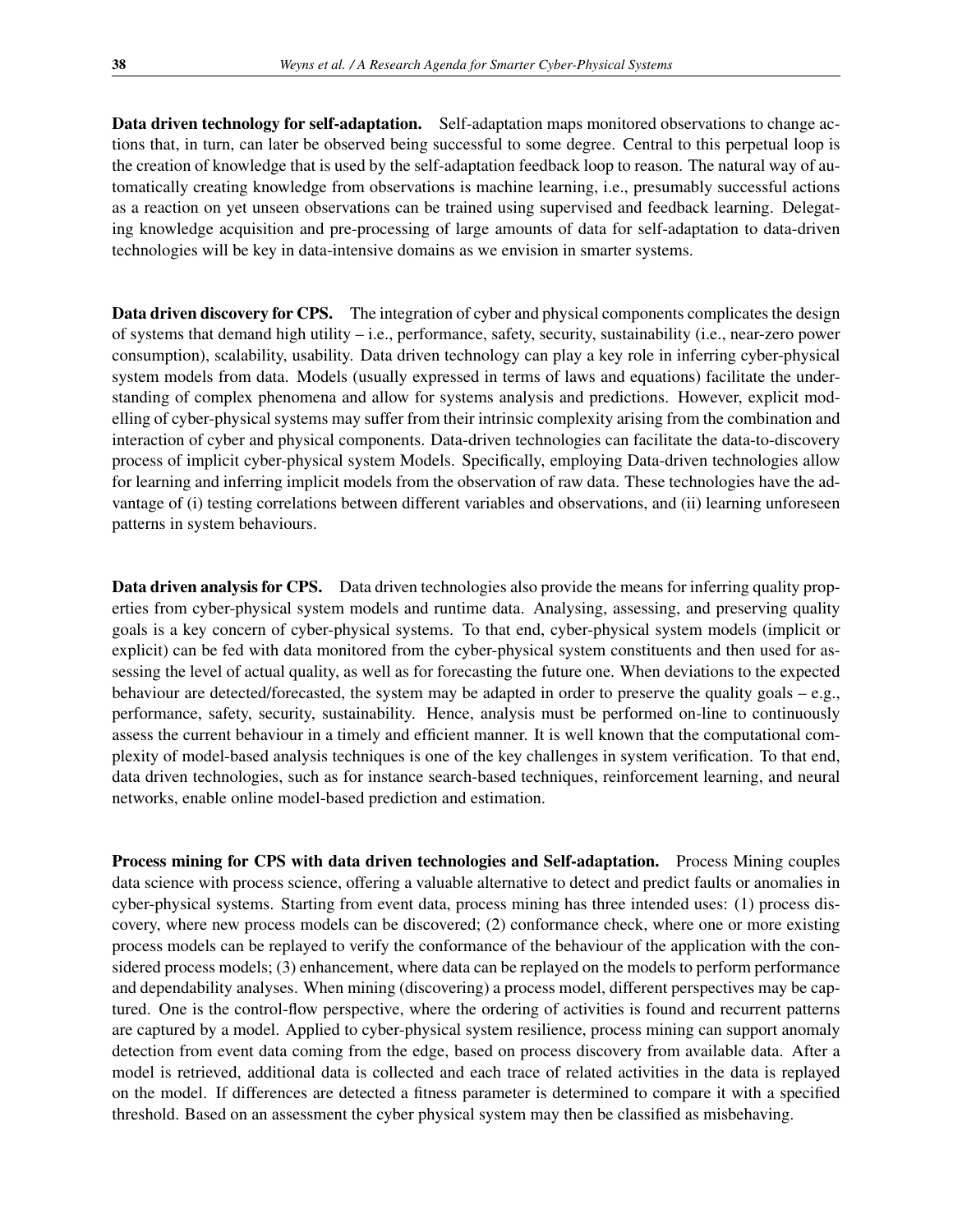Combining the core areas for auto-evolving CPS. Maintaining and evolving cyber-physical systems is a challenging task. While tool support is increasing at high speed to manage complexity and reducing turn-around time, in essence maintenance and evolution remain a human-dependent activity. Combining self-adaptation with data driven technologies and visual analytics has the potential to realise a breakthrough in the way maintenance and evolution are realised today. This will require lifting self-adaptation up to the level of self-learning (in particular evolutionary learning) where on the one hand data driven technologies are exploited to manage huge amounts of data, and visual analytics on the other hand enable taking the human in the loop. Key aspects will be the provision and management of computing resources and service data that need to be integrated automatically over time as well as the management of historical data.

#### <span id="page-12-0"></span>4. Research Agenda

We bring now together the key research objectives for capabilities of smarter systems and their engineering processes with the challenges of key areas to achieve these objectives. This allows us to devise a multi-year research agenda for trustworthy and sustainable smarter systems. Realising this research agenda will require a concerted effort of multiple research teams active in one or more of the four core areas. This section provides an outline of this research agenda for the next decade that we centre around three themes: assurances for unknowns, self-explainability, and smarter ecosystems, see also Figure [1.](#page-3-0)

It is important to note that the proposed research agenda does not aim to propose a blue-sky vision based on radically novel ideas. Instead, the research agenda targets complex challenges grounded in scientific insights and emerging principles obtained from the state-of-the-art.

Planning research over a period of a decade is obviously a difficult and risky task. After all, research objectives only provide the drivers for research endeavours and intermediate results will inevitably further shape the research scope and its direction. We split up each theme in two parts: the first part covering more concrete lines of research for the first five years, while the second covers more speculative research for the next five years. Figure [2](#page-13-0) provides a schematic overview of the research agenda.

#### 4.1. Theme 1: Assurances for unknowns

The first theme is centred on a line of integrated research that focuses on the first key objective of assuring system capabilities in uncertain conditions. Theme 1 concerns the enhancements of smarter systems in their functional capacity and utility in the face of a non-fully deterministic future of smarter systems.

*Part 1: Assurances for Decentralised Cyber-Physical-Systems*. The first part proposes the study of assurances for the behaviour of decentralised cyber-physical systems that operate under uncertainty. Decentralisation refers to the integration of multiple decision-making entities. Decentralisation is getting increasingly important; it may be required for quality purposes (e.g., to achieve a scalable solution or avoid a single point of failure), or it may be implied by the nature of the problem domain (e.g., systems that cross ownership domains). The aim is to investigate stakeholder concerns, goal models, assurance structures (assurance cases [\(Calinescu et al.,](#page-16-13) [2018\)](#page-16-13)), and supporting data analytic techniques. Central to the study are mechanisms for coordinating online and offline reasoning and decision-making across multiple entities with trade-offs for conflicting goals, the required verification with consensus, and coordinated enactment of system adaptation and evolution. An important aspect will be the management of emergent behaviour. This may call for mechanisms to detect deviations of regular system behaviour, such as anomaly detection [\(Bhuyan, Bhat](#page-16-14)[tacharyya, & Kalita,](#page-16-14) [2014\)](#page-16-14). There is a need to investigate the role of visual analytics in verification activities and the communication of verification results to stakeholders in a proper way, for instance in the context of a dynamic certification process. A key deliverable will be an approach for dynamic assurance cases.

*Part 2: Assurances for Smarter Cyber-Physical-Systems with Unknowns*. Followup research proposes to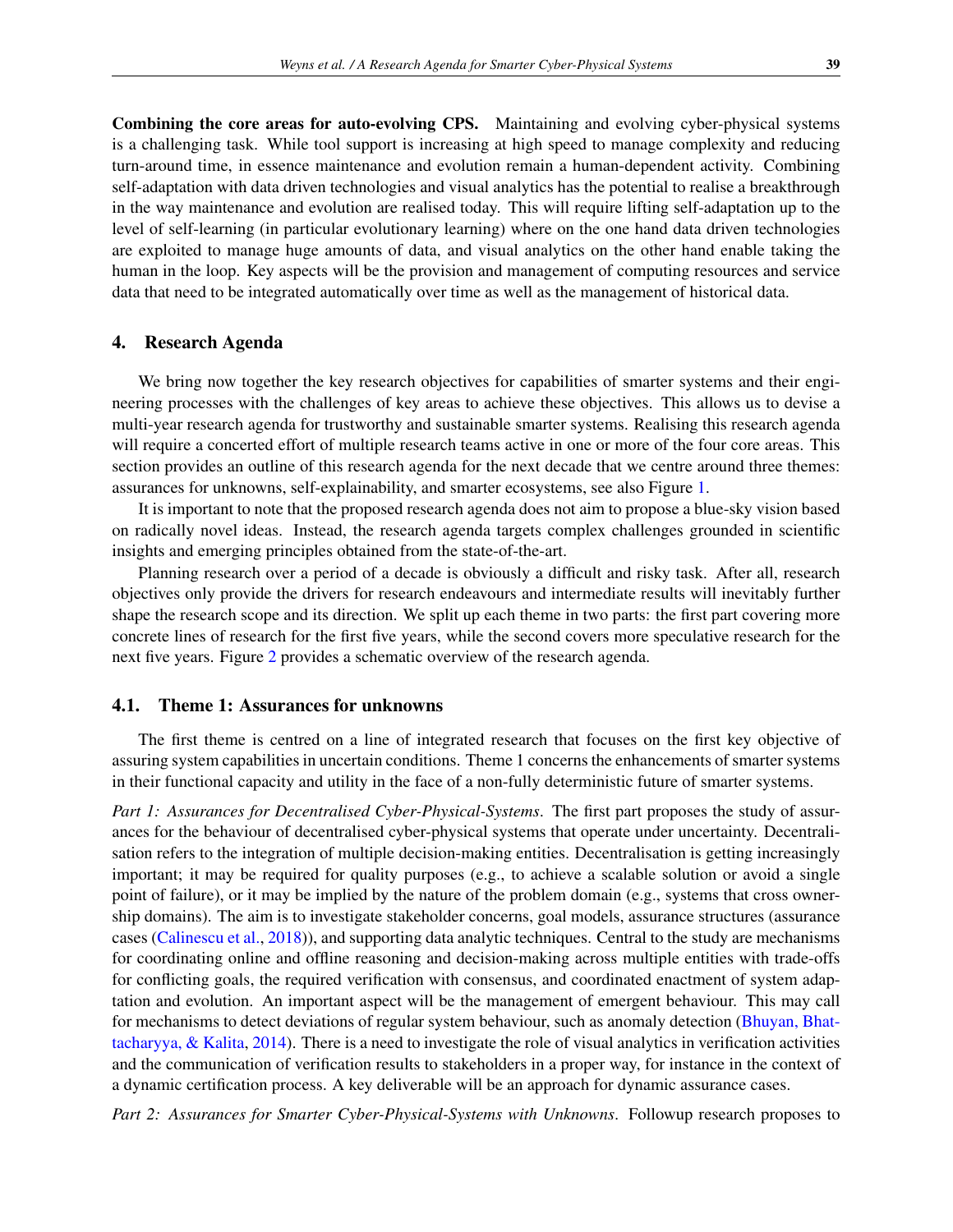<span id="page-13-0"></span>

| realization of dynamic<br>assurance cases                                                    | learning with guarantees to<br>deal with unknowns                 |
|----------------------------------------------------------------------------------------------|-------------------------------------------------------------------|
| <b>Assurances for Unknowns</b>                                                               |                                                                   |
| Assurances for Decentralized CPS                                                             | Assurances for Smarter CPS with Unknowns                          |
| lifelong learning techniques for<br>CPSs to adapt continuously<br>Self-Explainability        | CPSs explain autonomous<br>decisions to stakeholders              |
| Self-Learning Smarter CPS                                                                    | Self-Explainable Smarter CPS                                      |
| integrated model-based approach for<br>adaptation and evolution<br><b>Smarter Ecosystems</b> | smarter ecosystem continuous<br>align architecture and governance |
| Unified Modeling Approach for CPS                                                            | Self-Governing Smarter CPS                                        |
| 2025<br>2030<br>2020                                                                         |                                                                   |
|                                                                                              |                                                                   |

**Fig. 2. Planning of Research. Gray Boxes Represent a First Iteration of Research with Examples of Concrete Milestones; White Boxes Represent Follow up Research.**

investigate how to establish assurances for smarter cyber-physical systems that are subject of unknowns, i.e., conditions the system faces during operation that were not completely anticipated. Manually reacting to such novel situations would require tremendous efforts and may be too slow in critical situations. Dealing with these intrinsic challenges requires a cyber-physical system to preserve knowledge from the past and utilise this knowledge efficiently when performing tasks in the future. This calls for the investigation of unsupervised learning techniques that enable automated, or where needed human-supported, discovery of novelty. Interesting approaches in this direction could be deep learning [\(Goodfellow, Bengio, & Courville,](#page-17-21) [2016\)](#page-17-21) and so called subspace clustering [\(Chen, Lv, & Yi,](#page-16-15) [2021;](#page-16-15) [Vidal,](#page-19-18) [2011\)](#page-19-18). The second part studies different online learning techniques with a particular focus on the boundaries of guarantees that such techniques can offer. A key deliverable will be learning techniques with guarantees to deal with unknowns.

## 4.2. Theme 2: Self-explainability

The second theme is centred on a line of integrated research that focuses on both key objectives: assuring system capabilities in uncertain conditions, and engineering processes for perpetual adaptation and evolution. Theme 1 concerns the ability of smarter systems to communicate and interact with humans.

*Part 1: Self-Learning Cyber-Physical Systems*. The types of uncertainties that next generation cyber-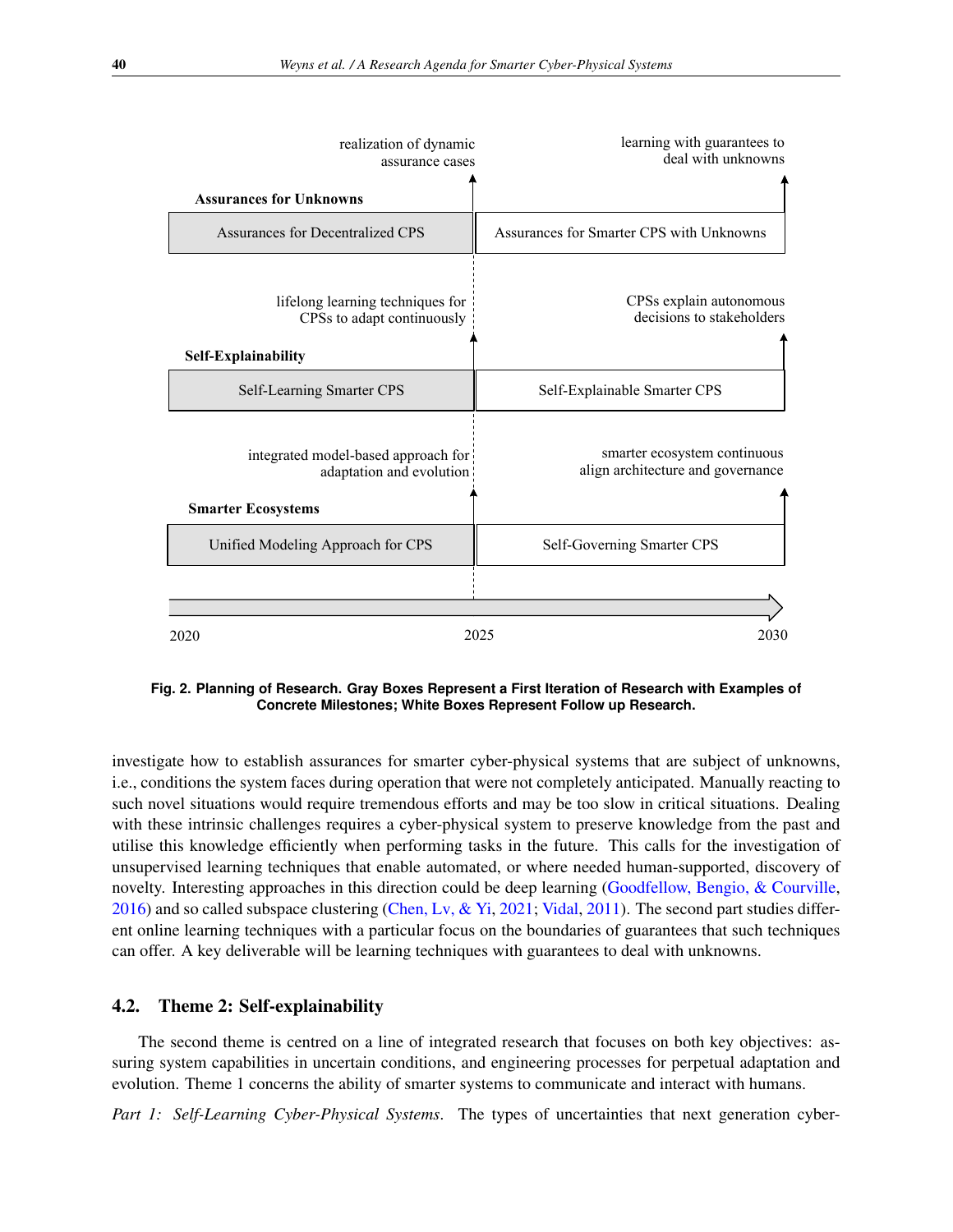physical systems will face, as well as the amount of data they will need to process, requires such systems to learn over time. Leveraging on recent progress in the field of machine learning, this part proposes the study of continuous lifelong learning [\(Chen & Liu,](#page-16-16) [2020\)](#page-16-16)—referring to the cyber-physical systems' lifetime—for next generation cyber-physical systems. In particular, this part studies lifelong meta-learning that allows cyber-physical systems to learn a learning approach from many related tasks. To this end, relevant cyberphysical systems or their constituents need to be enhanced with a meta-learning system that offers: a) facilities to store and manage knowledge, b) a scheme to represent relevant knowledge, c) a meta-learner that initiates and evolves a learner from experiences of executed tasks, and d) a learner that exploits the learned knowledge to deal with new learning tasks and emerging situations that the component or system encounters. A key deliverable will be a lifelong learning approach for smarter cyber-physical systems.

*Part 2: Self-Explainable Cyber-Physical-Systems*. The complexity of future cyber-physical systems, induced by the need for integrated adaptation and evolution, with human involvement makes it practically impossible for stakeholders to understand the system structure and behaviour at all times. Followup research of this theme proposes to investigate techniques and tools that add a self-explainable capability to a cyber-physical system. The capability provides for external queries regarding, among other, system structure and behaviour, decisions and rationale, and system and environment state. A future cyber-physical system makes decisions based on data-analysis and AI techniques. A self-explainable system can communicate such a process, a rationale for decisions and their outcome to external parties, which is a prerequisite to establishing trust. Concrete challenges include: comprehensibility of explanations, the presentation of explanations, human-machine interactivity and conversations, and a-posterior explanations [\(Blumreiter et](#page-16-17) [al.,](#page-16-17) [2019\)](#page-16-17). A key deliverable will be an approach that equips smarter cyber-physical systems with selfexplainability capabilities.

#### 4.3. Theme 3: Smarter ecosystems

This theme is centred around a line of integrated research that focuses on the key objective of engineering processes for perpetual adaptation and evolution.

*Part 1: Unified Modelling Approach for Smarter Cyber-Physical Systems*. The first part proposes to investigate models, techniques, and tools for smarter engineering processes. Models and model transformations will drive a smarter system and its smarter engineering process. The projects investigates design and runtime models that are involved in the specification, adaptation, and evolution of smarter cyber-physical systems. Smarter cyber-physical systems will typically be built by multi-disciplinary teams that use heterogeneous models that vary in formalism's, concepts, and levels of abstraction. This calls for a fluid modelling approach that combines different specification and verification approaches [\(Ruchkin, De Niz, Chaki, & Garlan,](#page-18-18) [2014\)](#page-18-18). Adopting a single, all-encompassing homogeneous modelling language denies the fact that domain-specific formalism's are better at verifying properties for their domain, and that there is usually a well-established body of knowledge and expertise built up around these formalism's. Hence, domain specific languages and developer tools will be essential for creating, integrating and maintaining models. Central will be proper definition of modelling abstractions with first-class support for multi-model integration, properties to express relationships between the abstractions of models, and means to execute domain-specific analyses on models across the lifetime of the system. A key deliverable will be an integrated model-based framework for adaptation and evolution.

*Part 2: Self-Governing Smarter Cyber-Physical Systems*. Future cyber-physical systems will form ecosystems, where system owners and third-parties share responsibilities. The long term objective of this part is to support the seamless integration of the engineering and operation of smarter ecosystems leveraging on a model-driven approach. This effort proposes the study of novel languages, models, and transformations, but also supporting infrastructure and tools that allow two-way interaction between the ecosystem and its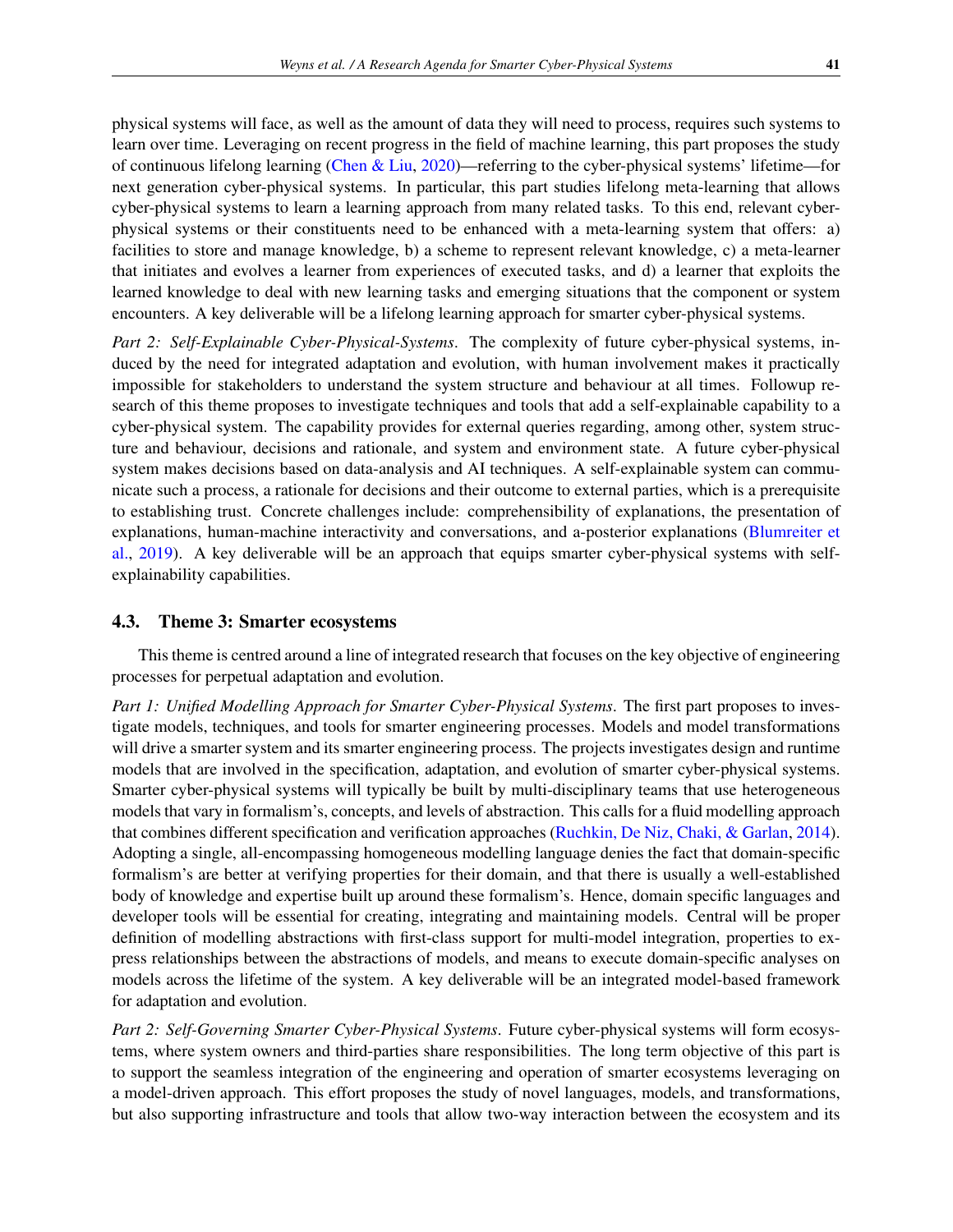stakeholders, including developers, operators, and users. An ecosystem requires intentional, not ad-hoc, management of ecosystem partners [\(Bosch,](#page-16-18) [2016\)](#page-16-18). Smarter cyber-physical ecosystems will expose a high level of autonomy requiring reflective capabilities where the system collects data about its utility and adjusts according to its goals. Because data will be produced by different parts of the system semantically underpinned data-fusion techniques will be required. A key deliverable will be a smarter ecosystem that continuously aligns its architecture and governance to the concerns of a variety of stakeholders.

## <span id="page-15-0"></span>5. Conclusions

Ensuring the required trustworthiness and sustainability of systems that blend cyber, physical, and social elements will be vital for our society. Yet, engineering such systems is complex. Primary reasons for this complexity are the uncertainty and continuously change systems face, the presence of large volumes of data that needs to be processed, and the role of humans as inherent parts of the systems. To tackle this complexity, we argued that both systems and the way we engineer them must become smarter, meaning that both systems and the processes to engineer them adapt and evolve through a perpetual and enduring process that continuously improves their capabilities to deal with the uncertainties and change they face across their lifetime. We proposed key objectives for engineering smarter systems and highlighted core areas that are expected to be pivotal in achieving these goals together with their respective challenges. From this, we proposed an ambitious research agenda for smarter systems for the next decade. Key research targets that are centred around three themes: assurances for unknowns, self-explainability, and smarter ecosystems are:

- An approach for dynamic assurance cases to provide assurances for cyber-physical-systems in decentralised settings.
- Online learning techniques with guarantees to provide assurances for smarter cyber-physical systems that have to deal with unknowns.
- A lifelong learning approach that enables smarter cyber-physical systems to deal with new tasks and novel emerging situations.
- Self-explainability capabilities for smarter cyber-physical systems enacting seamless integration of human operators.
- An integrated multi-model based framework for adaptation an evolution that spans the full life-cycle of smarter systems.
- The foundations for a smarter ecosystem that continuously aligns its architecture and governance to the concerns of a variety of stakeholders.

Realising this research agenda will require a multi-year concerted effort of research teams active in the different core areas of smarter systems. We hope that this paper will offer a source of inspiration for those who want to study and develop novel solutions for trustworthy and sustainable computing systems to the good of our society.

## References

<span id="page-15-1"></span>Andersson, J., Baresi, L., Bencomo, N., de Lemos, R., Gorla, A., Inverardi, P., & Vogel, T. (2013). Software engineering processes for self-adaptive systems. In R. de Lemos, H. Giese, H. A. Müller, & M. Shaw (Eds.), *Software Engineering for Self-Adaptive Systems II* (pp. 51–75). Springer. doi: [10.1007/978-](http://dx.doi.org/10.1007/978-3-642-35813-5_3) [3-642-35813-5˙3](http://dx.doi.org/10.1007/978-3-642-35813-5_3)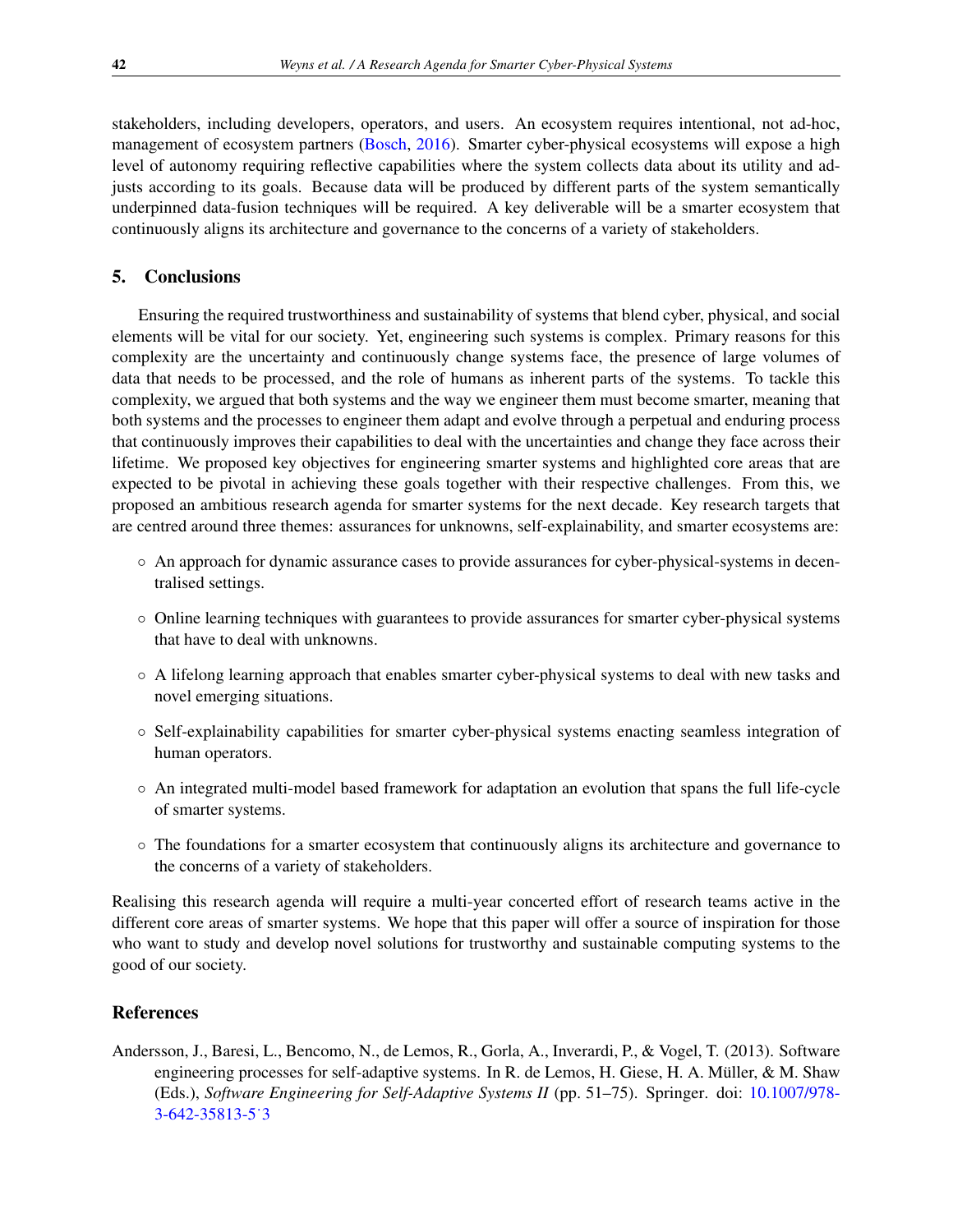- <span id="page-16-0"></span>Baheti, R., & Gill, H. (2019). Cyber-physical systems. In *IEEE International Conference on Mechatronics* (Vol. 1, p. 430-432). doi: [10.1109/ICMECH.2019.8722929](http://dx.doi.org/10.1109/ICMECH.2019.8722929)
- <span id="page-16-6"></span>Banerjee, A., et al. (2012). Ensuring safety, security, and sustainability of mission-critical cyber–physical systems. *Proceedings of the IEEE*, *100*(1), 283-299. doi: [10.1109/JPROC.2011.2165689](http://dx.doi.org/10.1109/JPROC.2011.2165689)
- <span id="page-16-4"></span>Baresi, L., & Ghezzi, C. (2010). The disappearing boundary between development-time and run-time. In *Future of Software Engineering Research* (p. 17–22). ACM. doi: [10.1145/1882362.1882367](http://dx.doi.org/10.1145/1882362.1882367)
- <span id="page-16-5"></span>Becker, C., Chitchyan, R., Duboc, L., Easterbrook, S., Penzenstadler, B., Seyff, N., & Venters, C. C. (2015). Sustainability design and software: The karlskrona manifesto. In *International Conference on Software Engineering* (Vol. 2, p. 467-476). doi: [10.1109/ICSE.2015.179](http://dx.doi.org/10.1109/ICSE.2015.179)
- <span id="page-16-7"></span>Bennaceur, A., Ghezzi, C., Tei, K., Kehrer, T., Weyns, D., Calinescu, R., . . . Zhao, H. (2019). Modelling and analysing resilient cyber-physical systems. In *14th International Symposium on Software Engineering for Adaptive and Self-Managing Systems* (pp. 70–76). ACM. doi: [10.1109/SEAMS.2019.00018](http://dx.doi.org/10.1109/SEAMS.2019.00018)
- <span id="page-16-14"></span>Bhuyan, M. H., Bhattacharyya, D. K., & Kalita, J. K. (2014). Network anomaly detection: Methods, systems and tools. *IEEE Communications Surveys Tutorials*, *16*(1), 303-336. doi: [10.1109/SURV.2013.052213.00046](http://dx.doi.org/10.1109/SURV.2013.052213.00046)
- <span id="page-16-9"></span>Blair, G., Bencomo, N., & France, R. B. (2009). Models@ run.time. *Computer*, *42*(10), 22–27. doi: [10.1109/MC.2009.326](http://dx.doi.org/10.1109/MC.2009.326)
- <span id="page-16-17"></span>Blumreiter, M., Greenyer†, J., Javier, F., Garcia, C., Klos, V., Schwammbergerk, M., . . . Wortmann, A. (2019). Towards self-explainable cyber-physical systems. *arXiv:1908.04698v1*, 1-6.
- <span id="page-16-18"></span>Bosch, J. (2016). Speed, data, and ecosystems: The future of software engineering. *IEEE Software*, *33*(1), 82-88. doi: [10.1109/MS.2016.14](http://dx.doi.org/10.1109/MS.2016.14)
- <span id="page-16-2"></span>Bures, T., et al. (2018). Software engineering for smart cyber-physical systems: Models, systemenvironment boundary, and social aspects. *ACM SIGSOFT Software Engineering Notes*, *43*(4), 42–44. doi: [10.1145/3282517.3302401](http://dx.doi.org/10.1145/3282517.3302401)
- <span id="page-16-1"></span>Bures, T., Weyns, D., Berger, C., Biffl, S., Daun, M., Gabor, T., . . . Pronios, N. (2015). Software engineering for smart cyber-physical systems – towards a research agenda. *ACM SIGSOFT Software Engineering Notes*, *40*(6), 28–32. doi: [10.1145/2830719.2830736](http://dx.doi.org/10.1145/2830719.2830736)
- <span id="page-16-3"></span>Calinescu, R., Mirandola, R., Perez-Palacin, D., & Weyns, D. (2020). Understanding uncertainty in selfadaptive systems. In *2020 ieee international conference on autonomic computing and self-organizing systems (acsos)* (p. 242-251). doi: [10.1109/ACSOS49614.2020.00047](http://dx.doi.org/10.1109/ACSOS49614.2020.00047)
- <span id="page-16-13"></span>Calinescu, R., Weyns, D., Gerasimou, S., Iftikhar, M., Habli, I., & Kelly, T. (2018). Engineering trustworthy self-adaptive software with dynamic assurance cases. *IEEE Transactions on Software Engineering*, *44*(11).
- <span id="page-16-8"></span>Caporuscio, M., Flammini, F., Khakpour, N., Singh, P., & Thornadtsson, J. (2020). https://doi.org/10.1016/j.future.2019.09.004.smart-troubleshooting connected devices: Concept, challenges and opportunities. *Future Generation Computer Systems*, *111*, 681-697. doi: [10.1016/j.future.2019.09.004.](http://dx.doi.org/10.1016/j.future.2019.09.004.)
- <span id="page-16-11"></span>Chatzimparmpas, A., Martins, R. M., Jusufi, I., Kucher, K., Rossi, F., & Kerren, A. (2020). The state of the art in enhancing trust in machine learning models with the use of visualizations. *Computer Graphics Forum*, *39*(3), 713–756. doi: [10.1111/cgf.14034](http://dx.doi.org/10.1111/cgf.14034)
- <span id="page-16-12"></span>Chatzimparmpas, A., Martins, R. M., & Kerren, A. (2020). t-viSNE: Interactive assessment and interpretation of t-SNE projections. *IEEE Transactions on Visualization and Computer Graphics*, *26*(8), 2696–2714. doi: [10.1109/TVCG.2020.2986996](http://dx.doi.org/10.1109/TVCG.2020.2986996)
- <span id="page-16-15"></span>Chen, D., Lv, J., & Yi, Z. (2021). Unsupervised multi-manifold clustering by learning deep representation. *Crowdsourcing, Deep Learning, and Artificial Intelligence Agents*.
- <span id="page-16-16"></span>Chen, Z., & Liu, B. (2020). *Lifelong machine learning*. Morgan and Cleypool Publishers.
- <span id="page-16-10"></span>Cheng, B. H. C., Ramirez, A., & McKinley, P. K. (2013). Harnessing evolutionary computation to enable dynamically adaptive systems to manage uncertainty. In *International Workshop on Combining*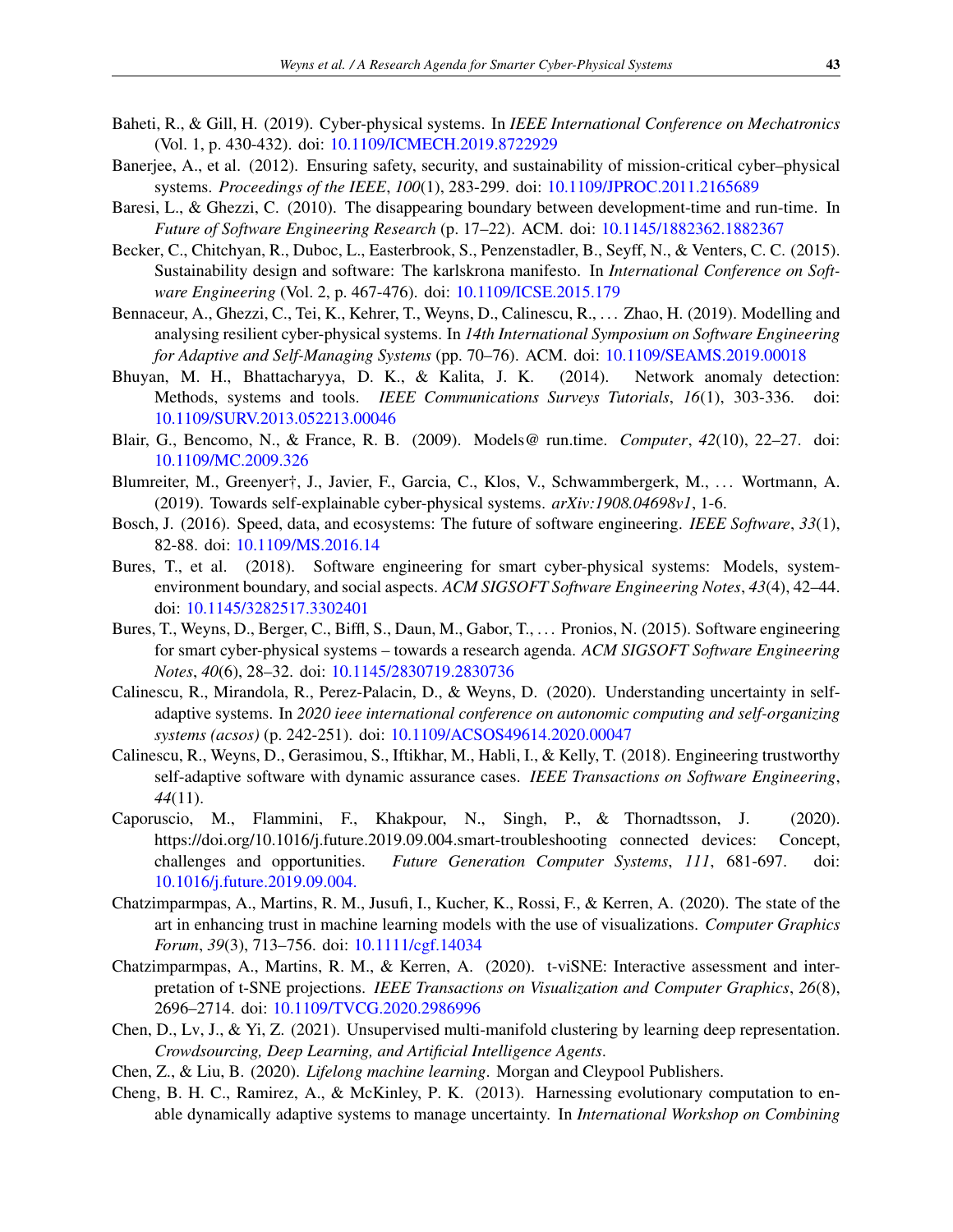*Modelling and Search-Based Software Engineering* (p. 1-6). doi: [10.1109/CMSBSE.2013.6604427](http://dx.doi.org/10.1109/CMSBSE.2013.6604427)

- <span id="page-17-11"></span>Ciccozzi, F., Tichy, M., Vangheluwe, H., & Weyns, D. (2019). Blended modelling - what, why and how. In *ACM/IEEE 22nd International Conference on Model Driven Engineering Languages and Systems Companion* (p. 425-430). doi: [10.1109/MODELS-C.2019.00068](http://dx.doi.org/10.1109/MODELS-C.2019.00068)
- <span id="page-17-1"></span>CPSWeek. (2021). Cyber-physical systems.
- <span id="page-17-10"></span>D'Angelo, M., Napolitano, A., & Caporuscio, M. (2018). Cyphef: A model-driven engineering framework for self-adaptive cyber-physical systems. In *40th International Conference on Software Engineering: Companion* (p. 100-104). ACM. doi: [10.1145/3183440.3183483](http://dx.doi.org/10.1145/3183440.3183483)
- <span id="page-17-19"></span>Došilović, F. K., Brčić, M., & Hlupić, N. (2018). Explainable artificial intelligence: A survey. In 41st *International Convention on Information and Communication Technology, Electronics and Microelectronics* (p. 210-215). doi: [10.23919/MIPRO.2018.8400040](http://dx.doi.org/10.23919/MIPRO.2018.8400040)
- <span id="page-17-4"></span>Esfahani, N., & Malek, S. (2013). Uncertainty in self-adaptive software systems. In R. de Lemos, H. Giese, H. A. Müller, & M. Shaw (Eds.), Software engineering for self-adaptive systems ii: International *seminar, dagstuhl castle, germany, october 24-29, 2010 revised selected and invited papers* (pp. 214– 238). Berlin, Heidelberg: Springer Berlin Heidelberg. doi: [10.1007/978-3-642-35813-5˙9](http://dx.doi.org/10.1007/978-3-642-35813-5_9)
- <span id="page-17-7"></span>EU. (2021a). Digital europe for a more competitive, autonomous and sustainable europe.
- <span id="page-17-3"></span>EU. (2021b). H2020 Program Cyber Physical Systems.
- <span id="page-17-12"></span>Fitz, T., Theiler, M., & Smarsly, K. (2019). A metamodel for cyber-physical systems. *Advanced Engineering Informatics*, *41*, 100930. doi: [10.1016/j.aei.2019.100930](http://dx.doi.org/10.1016/j.aei.2019.100930)
- <span id="page-17-13"></span>Flammini, F., Marrone, S., Nardone, R., Caporuscio, M., & D'Angelo, M. (2020). Safety integrity through self-adaptation for multi-sensor event detection: Methodology and case-study. *Future Generation Computer Systems*, *112*, 965-981. doi: [https://doi.org/10.1016/j.future.2020.06.036](http://dx.doi.org/https://doi.org/10.1016/j.future.2020.06.036)
- <span id="page-17-5"></span>Gandomi, A., & Haider, M. (2015). Beyond the hype: Big data concepts, methods, and analytics. *International Journal of Information Management*, *35*(2), 137-144. doi: [https://doi.org/10.1016/j.ijinfomgt.2014.10.007](http://dx.doi.org/https://doi.org/10.1016/j.ijinfomgt.2014.10.007)
- <span id="page-17-16"></span>Garlan, D., Cheng, S.-W., Huang, A.-C., Schmerl, B., & Steenkiste, P. (2004). Rainbow: Architecture-based self-adaptation with reusable infrastructure. *Computer*, *37*(10), 46-54. doi: [10.1109/MC.2004.175](http://dx.doi.org/10.1109/MC.2004.175)
- <span id="page-17-17"></span>Gheibi, O., Weyns, D., & Quin, F. (2021). Applying machine learning in self-adaptive systems: A systematic literature review. *ACM Transactions on Autonomous and Adaptive Systems*.
- <span id="page-17-8"></span>Gol Mohammadi, N. (2019). *Trustworthy cyber-physical systems - A systematic framework towards design and evaluation of trust and trustworthiness*. Springer. ISBN 978-3-658-27488-7.
- <span id="page-17-21"></span>Goodfellow, I., Bengio, Y., & Courville, A. (2016). *Deep learning*. MIT Press. ISBN 978-0262035613.
- <span id="page-17-2"></span>Gunes, V., Peter, S., Peter, S., Givargis, T., Vahid, F., & Vahid, F. (2014). A survey on concepts, applications, and challenges in cyber-physical systems. *KSII Transactions on Internet and Information Systems*, *8*(12), 4242-4268. doi: [10.3837/tiis.2014.12.001](http://dx.doi.org/10.3837/tiis.2014.12.001)
- <span id="page-17-20"></span>Gunning, D., & Aha, D. (2019). Darpa's explainable artificial intelligence (XAI) program. *AI Magazine*, *40*(2), 44-58. doi: [10.1609/aimag.v40i2.2850](http://dx.doi.org/10.1609/aimag.v40i2.2850)
- <span id="page-17-9"></span>Gupta, S. K., et al. (2011). Research directions in energy-sustainable cyber–physical systems. *Sustainable Computing: Informatics and Systems*, *1*(1), 57-74. doi: [10.1016/j.suscom.2010.10.003](http://dx.doi.org/10.1016/j.suscom.2010.10.003)
- <span id="page-17-14"></span>IBM. (2003). An architectural blueprint for autonomic computing.
- <span id="page-17-18"></span>James, G., Witten, D., Hastie, T., & Tibshirani, R. (2014). *An introduction to statistical learning: With applications in R*. Springer. ISBN 1461471370.
- <span id="page-17-0"></span>Jazdi, N. (2014). Cyber physical systems in the context of industry 4.0. In *IEEE International Conference on Automation, Quality and Testing, Robotics* (p. 1-4). doi: [10.1109/AQTR.2014.6857843](http://dx.doi.org/10.1109/AQTR.2014.6857843)
- <span id="page-17-15"></span>Kephart, J. O., & Chess, D. M. (2003). The vision of autonomic computing. *Computer*, *36*(1), 41-50. doi: [10.1109/MC.2003.1160055](http://dx.doi.org/10.1109/MC.2003.1160055)
- <span id="page-17-6"></span>Kephart, J. O., Dibia, V. C., Ellis, J. B., Srivastava, B., Talamadupula, K., & Dholakia, M. (2019). An embodied cognitive assistant for visualizing and analyzing exoplanet data. *IEEE Internet Comput.*,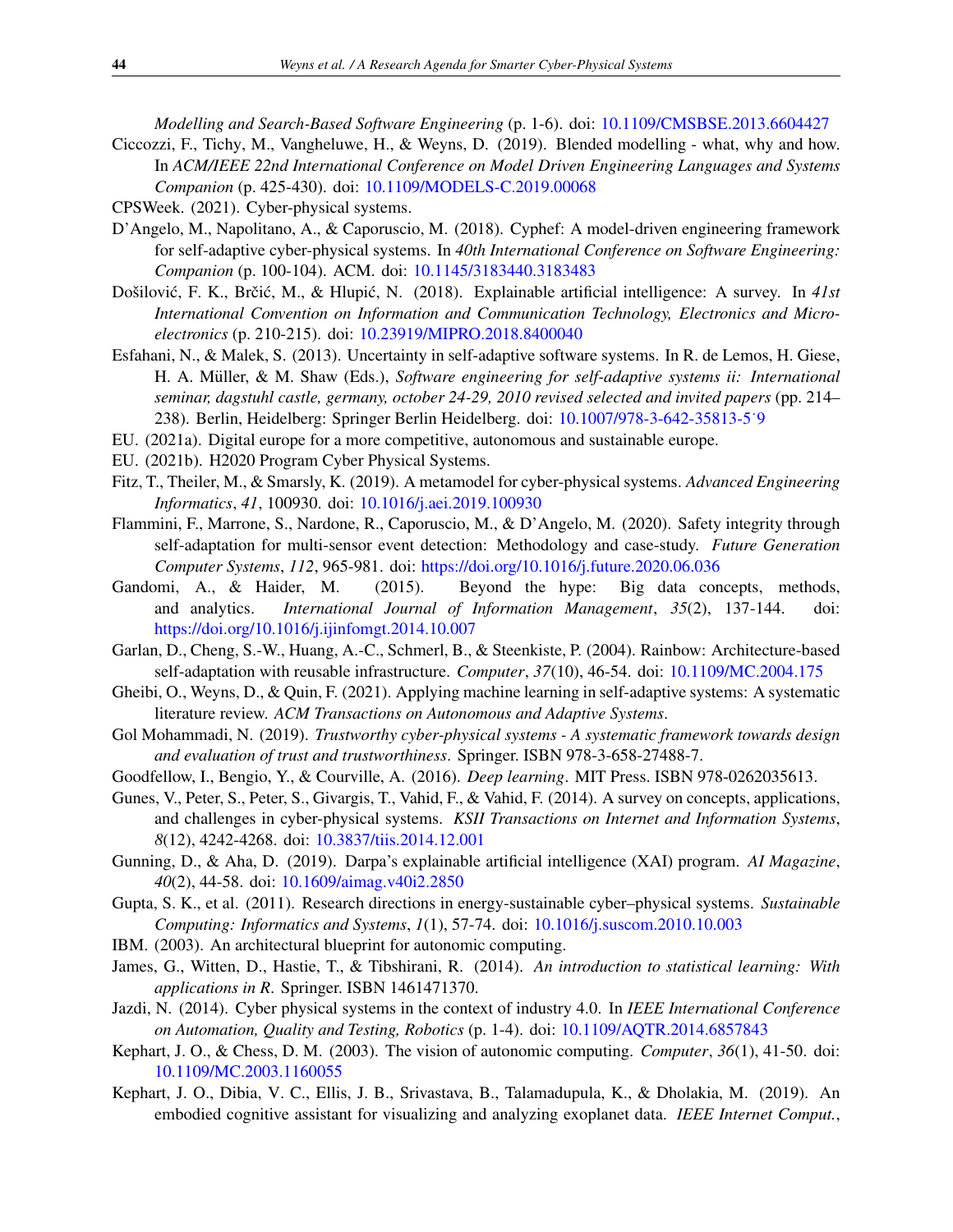*23*(2), 31–39. doi: [10.1109/MIC.2019.2906528](http://dx.doi.org/10.1109/MIC.2019.2906528)

- <span id="page-18-14"></span>Kerren, A., & Schreiber, F. (2012). Toward the role of interaction in visual analytics. In *Winter Simulation Conference* (pp. 420:1–420:13). IEEE Computer Society Press. doi: [10.1109/WSC.2012.6465208](http://dx.doi.org/10.1109/WSC.2012.6465208)
- <span id="page-18-12"></span>Kessler, C., & Löwe, W. (2012). Optimized composition of performance-aware parallel components. Con*currency and Computation: Practice and Experience*, *24*(5), 481–498. doi: [10.1002/cpe.1844](http://dx.doi.org/10.1002/cpe.1844)
- <span id="page-18-3"></span>Koutsoukos, X., Karsai, G., Laszka, A., Neema, H., Potteiger, B., Volgyesi, P., . . . Sztipanovits, J. (2018). Sure: A modeling and simulation integration platform for evaluation of secure and resilient cyber–physical systems. *Proceedings of the IEEE*, *106*(1), 93-112. doi: [10.1109/JPROC.2017.2731741](http://dx.doi.org/10.1109/JPROC.2017.2731741)
- <span id="page-18-10"></span>Kramer, J., & Magee, J. (2007). Self-managed systems: An architectural challenge. In *Future of Software Engineering* (p. 259-268). IEEE. doi: [10.1109/FOSE.2007.19](http://dx.doi.org/10.1109/FOSE.2007.19)
- <span id="page-18-15"></span>Kucher, K., Paradis, C., Sahlgren, M., & Kerren, A. (2017). Active learning and visual analytics for stance classification with alva. *ACM Transactions on Interactive Intelligent Systems*, *7*(3), 31. doi: [10.1145/3132169](http://dx.doi.org/10.1145/3132169)
- <span id="page-18-0"></span>Lee, E. A. (2008). Cyber Physical Systems: Design challenges. In *IEEE International Symposium on Object and Component-Oriented Real-Time Distributed Computing* (p. 363-369). doi: [10.1109/ISORC.2008.25](http://dx.doi.org/10.1109/ISORC.2008.25)
- <span id="page-18-7"></span>Lee, J., Bagheri, B., & Kao, H.-A. (2015). A cyber-physical systems architecture for industry 4.0-based manufacturing systems. *Manufacturing Letters*, *3*, 18-23. doi: [10.1016/j.mfglet.2014.12.001](http://dx.doi.org/10.1016/j.mfglet.2014.12.001)
- <span id="page-18-2"></span>Lin, Y., Wang, P., & Ma, M. (2017). Intelligent transportation system: Concept, challenge and opportunity. In *International Conference on Big Data Security on Cloud, International Conference on High Performance and Smart Computing, and International Conference on Intelligent Data and Security* (p. 167-172). doi: [10.1109/BigDataSecurity.2017.50](http://dx.doi.org/10.1109/BigDataSecurity.2017.50)
- <span id="page-18-16"></span>Liu, S., Wang, X., Liu, M., & Zhu, J. (2017). Towards better analysis of machine learning models: A visual analytics perspective. *Visual Informatics*, *1*(1), 48–56. doi: [10.1016/j.visinf.2017.01.006](http://dx.doi.org/10.1016/j.visinf.2017.01.006)
- <span id="page-18-1"></span>Liu, Z., Yang, D., Wen, D., Zhang, W., & Mao, W. (2011). Cyber-physical-social systems for command and control. *IEEE Intelligent Systems*, *26*(4), 92-96. doi: [10.1109/MIS.2011.69](http://dx.doi.org/10.1109/MIS.2011.69)
- <span id="page-18-5"></span>Mahdavi-Hezavehi, S., Avgeriou, P., & Weyns, D. (2017). Chapter 3 - a classification framework of uncertainty in architecture-based self-adaptive systems with multiple quality requirements. In I. Mistrik, N. Ali, R. Kazman, J. Grundy, & B. Schmerl (Eds.), *Managing trade-offs in adaptable software architectures* (p. 45-77). Morgan Kaufmann. doi: [https://doi.org/10.1016/B978-0-12-802855-1.00003-4](http://dx.doi.org/https://doi.org/10.1016/B978-0-12-802855-1.00003-4)
- <span id="page-18-4"></span>NSF. (2021). National Science Foundation 21-551, Cyber Physical Systems..
- <span id="page-18-11"></span>Oreizy, P., Gorlick, M. M., Taylor, R. N., Heimhigner, D., Johnson, G., Medvidovic, N., . . . Wolf, A. L. (1999). An architecture-based approach to self-adaptive software. *IEEE Intelligent Systems*, *14*(3), 54-62. doi: [10.1109/5254.769885](http://dx.doi.org/10.1109/5254.769885)
- <span id="page-18-13"></span>Österlund, E., & Löwe, W. (2018). Self-adaptive concurrent components. Automated Software Engineering, *25*(1), 47–99. doi: [10.1007/s10515-017-0219-0](http://dx.doi.org/10.1007/s10515-017-0219-0)
- <span id="page-18-8"></span>Pagliari, L., Mirandola, R., & Trubiani, C. (2020). Engineering cyber-physical systems through performance-based modelling and analysis: A case study experience report. *Journal of Software: Evolution and Process*, *32*(1), e2179. doi: [10.1002/smr.2179](http://dx.doi.org/10.1002/smr.2179)
- <span id="page-18-9"></span>Ratasich, D., Khalid, F., Geissler, F., Grosu, R., Shafique, M., & Bartocci, E. (2019). A roadmap toward the resilient internet of things for cyber-physical systems. *IEEE Access*, *7*, 13260-13283. doi: [10.1109/ACCESS.2019.2891969](http://dx.doi.org/10.1109/ACCESS.2019.2891969)
- <span id="page-18-18"></span>Ruchkin, I., De Niz, D., Chaki, S., & Garlan, D. (2014). Contract-based integration of cyber-physical analyses. In *International Conference on Embedded Software* (p. 1-10). doi: [10.1145/2656045.2656052](http://dx.doi.org/10.1145/2656045.2656052)
- <span id="page-18-17"></span>Sacha, D., Sedlmair, M., Zhang, L., Lee, J. A., Peltonen, J., Weiskopf, D., ... Keim, D. A. (2017). What you see is what you can change: Human-centered machine learning by interactive visualization. *Neurocomputing*, *268*, 164–175. doi: [https://doi.org/10.1016/j.neucom.2017.01.105](http://dx.doi.org/https://doi.org/10.1016/j.neucom.2017.01.105)
- <span id="page-18-6"></span>Schmidt, M., & Åhlund, C. (2018). Smart buildings as cyber-physical systems: Data-driven predictive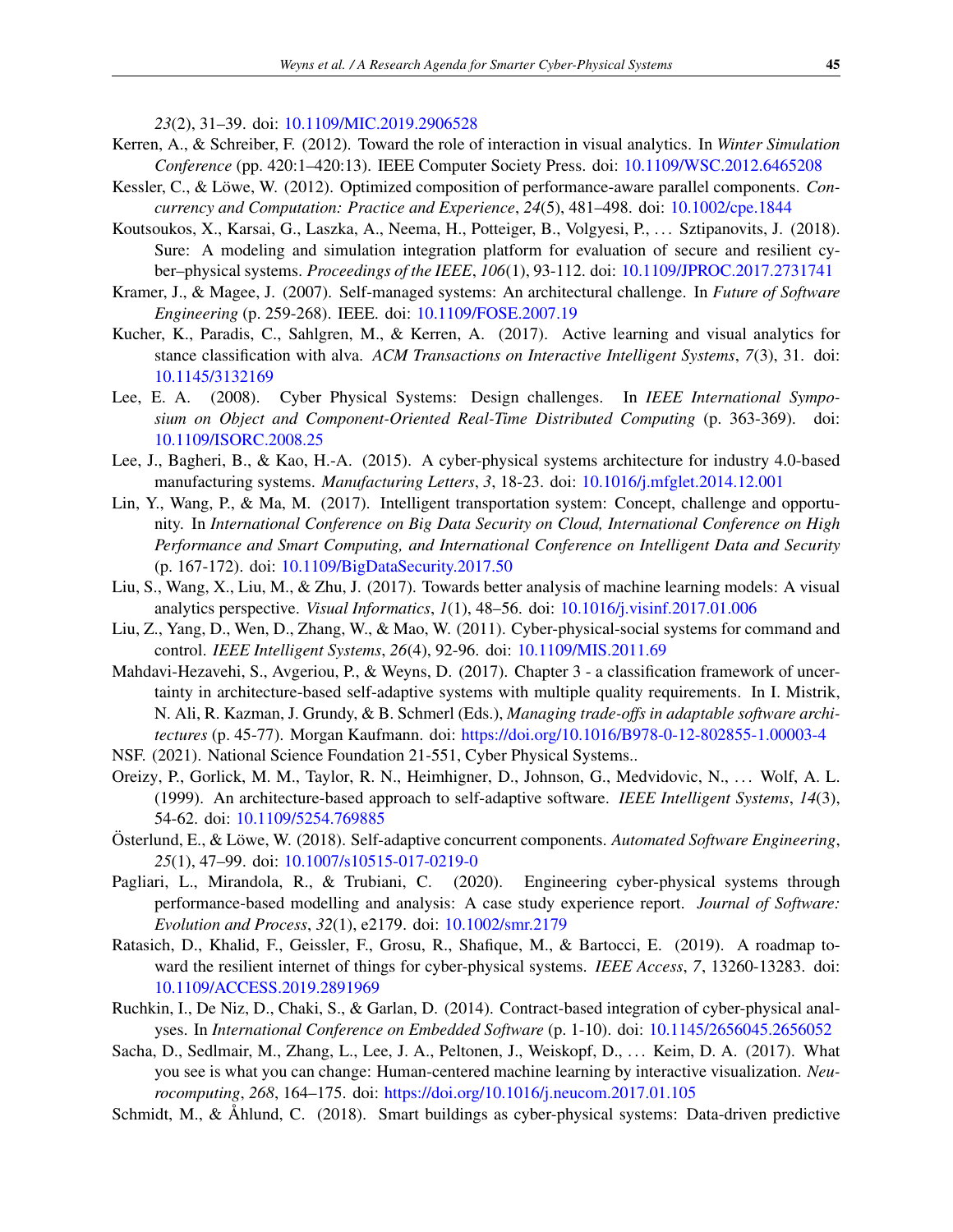control strategies for energy efficiency. *Renewable and Sustainable Energy Reviews*, *90*, 742-756. doi: [https://doi.org/10.1016/j.rser.2018.04.013](http://dx.doi.org/https://doi.org/10.1016/j.rser.2018.04.013)

- <span id="page-19-7"></span>Selic, B. (2020). Controlling the controllers: What software people can learn from control theory. *IEEE Softw.*, *37*(6), 99–103. doi: [10.1109/MS.2020.3006970](http://dx.doi.org/10.1109/MS.2020.3006970)
- <span id="page-19-16"></span>Seshia, S. A., & Sadigh, D. (2016). Towards verified artificial intelligence. *CoRR*, *abs/1606.08514*.
- <span id="page-19-5"></span>Stankovic, J. A. (2016). Research directions for cyber physical systems in wireless and mobile healthcare. *ACM Transactions on Cyber-Physical Systems*, *1*(1), 1-12. doi: [10.1145/2899006](http://dx.doi.org/10.1145/2899006)
- <span id="page-19-8"></span>Sztipanovits, J., Koutsoukos, X., Karsai, G., Kottenstette, N., Antsaklis, P., Gupta, V., ... Wang, S. (2012). Toward a science of cyber–physical system integration. *Proceedings of the IEEE*, *100*(1), 29-44. doi: [10.1109/JPROC.2011.2161529](http://dx.doi.org/10.1109/JPROC.2011.2161529)
- <span id="page-19-12"></span>Tao, F., Qi, Q., Wang, L., & Nee, A. (2019). Digital twins and cyber–physical systems toward smart manufacturing and industry 4.0: Correlation and comparison. *Engineering*, *5*(4), 653-661. doi: [10.1016/j.eng.2019.01.014](http://dx.doi.org/10.1016/j.eng.2019.01.014)
- <span id="page-19-4"></span>Tavčar, J., & Horváth, I. (2019). A review of the principles of designing smart cyber-physical systems for run-time adaptation: Learned lessons and open issues. *IEEE Transactions on Systems, Man, and Cybernetics: Systems*, *49*(1), 145-158. doi: [10.1109/TSMC.2018.2814539](http://dx.doi.org/10.1109/TSMC.2018.2814539)
- <span id="page-19-10"></span>Thomas, J. J., & Cook, K. A. (2005). *Illuminating the path: The research and development agenda for visual analytics*. IEEE CS Press.
- <span id="page-19-11"></span>Tokody, D., Papp, J., Iantovics, L. B., & Flammini, F. (2019). Complex, resilient and smart systems. In *Resilience of cyber-physical systems* (p. 3-24). Springer. doi: [10.1007/978-3-319-95597-1˙1](http://dx.doi.org/10.1007/978-3-319-95597-1_1)
- <span id="page-19-1"></span>Tuballa, M. L., & Abundo, M. L. (2016). A review of the development of smart grid technologies. *Renewable and Sustainable Energy Reviews*, *59*, 710-725. doi: [https://doi.org/10.1016/j.rser.2016.01.011](http://dx.doi.org/https://doi.org/10.1016/j.rser.2016.01.011)
- <span id="page-19-17"></span>Turek, M. (2016). *Explainable artificial intelligence (XAI).* DARPA.
- <span id="page-19-14"></span>Van Der Donckt, J., Weyns, D., Quin, F., Van Der Donckt, J., & Michiels, S. (2020). Applying deep learning to reduce large adaptation spaces of self-adaptive systems with multiple types of goals. In *Software Engineering for Adaptive and Self-Managing Systems* (p. 20–30). IEEE. doi: [10.1145/3387939.3391605](http://dx.doi.org/10.1145/3387939.3391605)
- <span id="page-19-18"></span>Vidal, R. (2011). Subspace clustering. *IEEE Signal Processing Magazine*, *28*(2), 52-68. doi: [10.1109/MSP.2010.939739](http://dx.doi.org/10.1109/MSP.2010.939739)
- <span id="page-19-13"></span>Weyns, D. (2019). Software engineering of self-adaptive systems. In S. Cha, R. N. Taylor, & K. C. Kang (Eds.), *Handbook of software engineering.* (pp. 399–443). doi: [10.1007/978-3-030-00262-6](http://dx.doi.org/10.1007/978-3-030-00262-6)
- <span id="page-19-9"></span>Weyns, D. (2020). *Introduction to self-adaptive systems: A contemporary software engineering perspective*. Wiley, IEEE Computer Society Press. ISBN 978-1-119-57494-1.
- <span id="page-19-6"></span>Weyns, D., Caporuscio, M., Vogel, B., & Kurti, A. (2015). Design for sustainability = runtime adaptation U evolution. In *European Conference on Software Architecture Workshops* (p. 1-7). doi: [10.1145/2797433.2797497](http://dx.doi.org/10.1145/2797433.2797497)
- <span id="page-19-15"></span>Weyns, D., & Iftikhar, M. U. (2019). ActivFORMS: A Model-Based Approach to Engineer Self-Adaptive Systems. In *CoRR, abs/1908.11179.*
- <span id="page-19-3"></span>Yu, X., & Xue, Y. (2016). Smart grids: A cyber–physical systems perspective. *Proceedings of the IEEE*, *104*(5), 1058-1070. doi: [10.1109/JPROC.2015.2503119](http://dx.doi.org/10.1109/JPROC.2015.2503119)
- <span id="page-19-0"></span>Zeng, J., Yang, L. T., Lin, M., Ning, H., & Ma, J. (2020). A survey: Cyber-physical-social systems and their system-level design methodology. *Future Generation Computer Systems*, *105*, 1028-1042. doi: [https://doi.org/10.1016/j.future.2016.06.034](http://dx.doi.org/https://doi.org/10.1016/j.future.2016.06.034)
- <span id="page-19-2"></span>Zhou, K., Liu, T., & Zhou, L. (2015). Industry 4.0: Towards future industrial opportunities and challenges. In *2015 12th international conference on fuzzy systems and knowledge discovery (fskd)* (p. 2147- 2152). doi: [10.1109/FSKD.2015.7382284](http://dx.doi.org/10.1109/FSKD.2015.7382284)